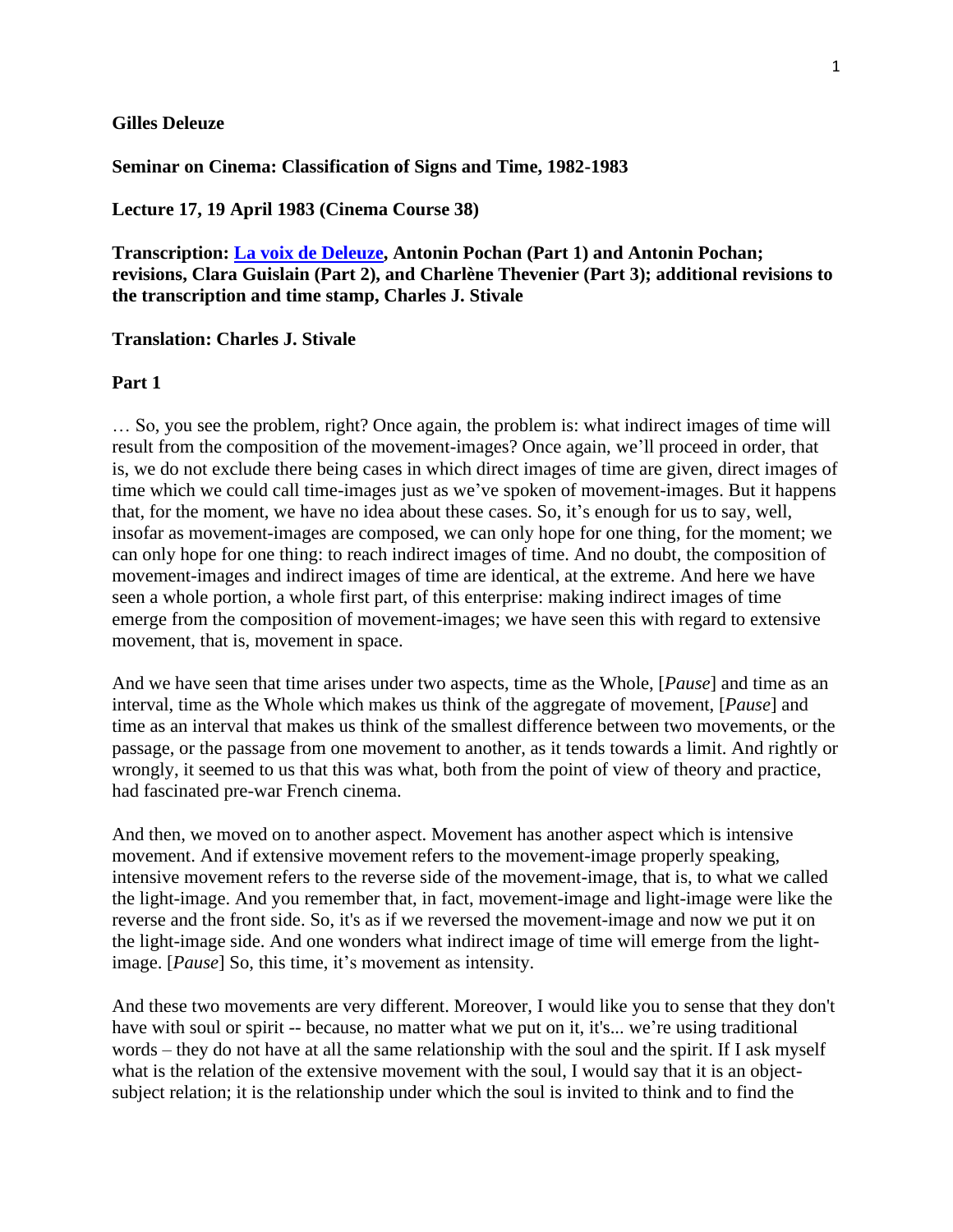reason for movement in space. [*Pause*] It's the soul as a faculty of thinking that addresses movement in space, and it's based on this that I was talking about a Cartesianism of the French school. Thought thinks extension and movement in extension, and as thought, what is the order to which it responds? It responds to the following order or requirement: to think the Whole of movement, or at least, to think the aggregate of movement in a Whole. And that corresponded fairly well to what we saw in Kant, being the mathematical sublime, [*Pause*] in the sense that in the mathematical sublime, it is thought which commands itself to think a Whole of movement and which, henceforth, forces the imagination to come up against its own limit, which is the imagination.

When it's a matter of intensive movement, we enter another region of the soul, and this is not surprising. It seems this time that we are entering the region of the lived experience of the soul [*Pause*] and that its relationship with intensive movement is no longer a relationship of subjectobject thinking or reflection, but that its relationship has become a vital relationship. And this time, it is not thought which gives or it is not spirit which gives a certain order which would be the order to think movement in its aggregate, but it is like the movement under its intensive form which penetrates right through the soul and which forces it [*Pause*] to think about intensity… [*Pause*] No, not even: I would say, which forces it to experience intensity or to discover in it an intensity that it didn't know at first. This is why it should come as no surprise that this time, this other figure of time is fundamentally linked to the soul in the form of its falls and rises. [*Pause*]

It is therefore necessary to conceptualize almost a series of what? A series of avatars, a kind of adventure of soul through the experience of intensity, and it's a completely different atmosphere than the one we saw previously with extensive movement. So, in this adventure, let's try, I said, I would like to rely on a lot of authors at the same time, to retain certain moments, right, so certain moments. But these are extremely floating moments. This adventure is extremely difficult to relate. And I divide it into times in this way to try to be clearer. First, let me add a parenthesis on all this. Are there any questions? Are there any problems? And on the point we've reached?

Georges Comtesse: I would like to ask a question, a clarification rather. When you, in relation to Kant, when you spoke to us about, about the instant, the instant as a degree of intensity therefore in relation to the degree zero, this instant, it's not… that therefore differs both from the variable present, as the interval of time between two extensive movements, and therefore it also differs from the instant equals zero.

### Deleuze: Exactly.

Comtesse: So, that differs from both, but insofar as this instant, which is a degree of intensity, is therefore the instant of an ascent, of a reconversion, of a reversal, in relation to zero, it's therefore an instant which is already in a distribution of intensity, therefore in a possible order, an order of distances. But if this instant that defines them as the before of a future that is already here and of a beyond of a past that recedes indefinitely in it, can't we... if this instant differs from a variable present since it's this before and the beyond in relation to a future and to a past, can't we call this instant itself a new present, that is, a pure present or a present of caesura? In other words, isn't the instant that we speak of as... even if we speak of a degree of intensity, isn't this a new intensive present, no longer variable, but invariable? That's my question, since this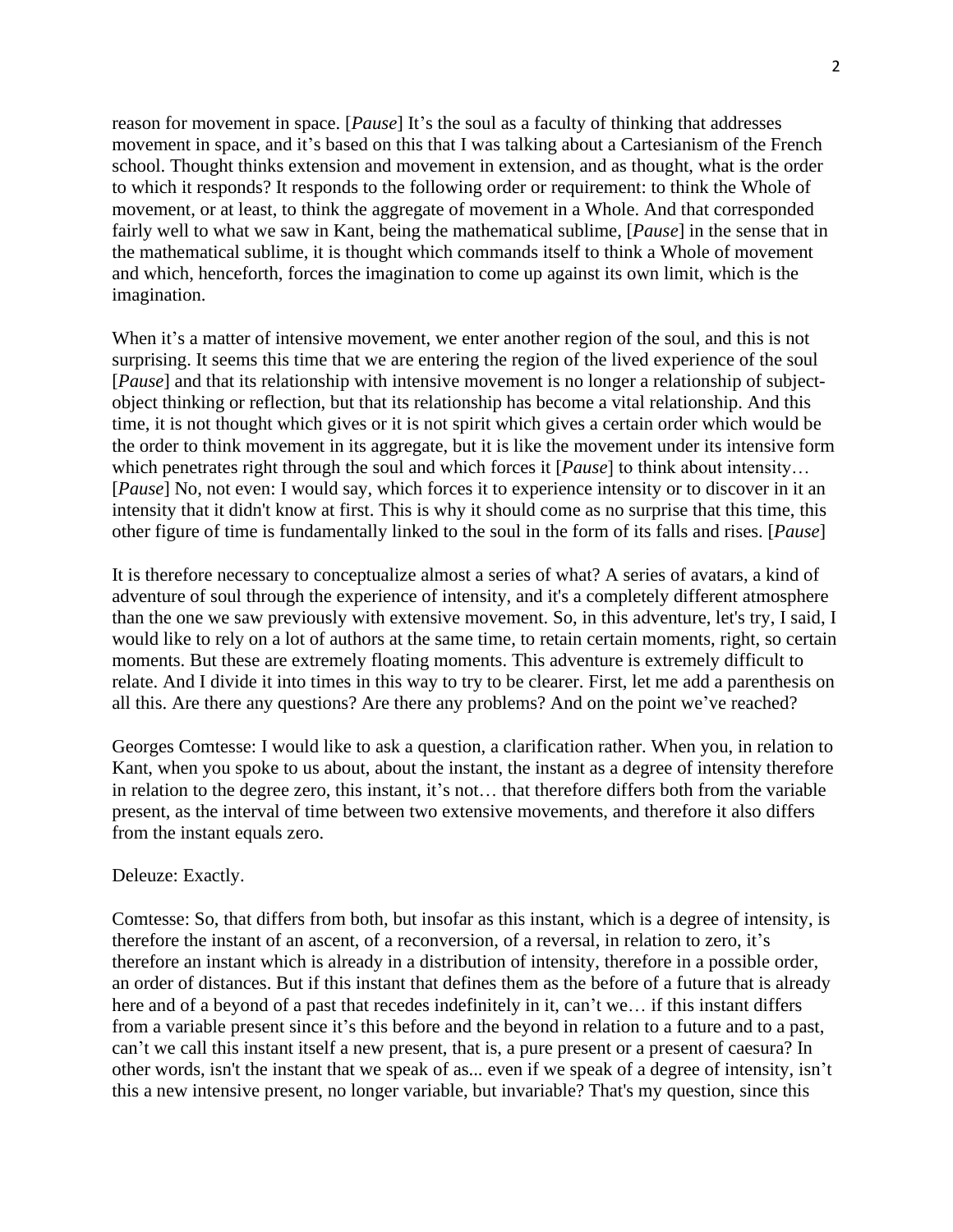present, ultimately, is the present of an instant of shelter, the instant of shelter, that is, the instant that has recourse to the path of challenge or rebellion of the spirit, therefore to a presence of spiritual being. Could this spiritual being be the luminous intensity of an invariable present? Those are the questions.

Deleuze: They are interesting, but their interest -- it's not a "but", this is not restrictive -- their interest seems to me above all terminological. I mean, it depends on your goal. I mean, I would tend to push the difference in nature between presence and instant to the maximum. So, we agree, we agree on one point: in lived experience, present and instant form mixtures. [*Pause*] Let's suppose we also agree on this, on this: the work of the concept consists, or rather begins, from the moment when we analyze a mixture. What does it mean "to analyze"? To analyze means here: to extract pure tendencies, not simply to analyze in the sense of extracting elements from the mixture, but to analyze the mixture according to tendencies, which tendencies alone are pure. So, if I try to analyze -- we have complexes of presents and instants in our experience - there are two possible paths. [*Pause*]

In any case, let's suppose that the difference is accepted, that is, we tell ourselves: there is a difference between present and instant, it is not the same concept. On this, depending on your goals, you can tell yourself: it will finally be necessary for the instant to be a type of present, that is, there will be two types of present or x types of present; either you will tell yourself – once again, it depends on the end you are pursuing, that you propose to yourself -- or you tell yourself, well, no, I would prefer -- what does it mean "I would prefer"? nor can we prefer just anything, it has to be possible -- I would prefer to dig as much as possible into the difference in nature between the present and the instant. [*Pause*]

I would say, as for what Comtesse has just said, for me, the present is inseparable from a certain, literally, extent of time. Why do I use this term "extent" [*étendue*]? Because, precisely, I believe that the present, for my part, I would say, the present is a notion that fundamentally refers and expresses the relationship of time with an extensive movement, with a movement in space. In this sense, as we say, a present is a lapse; there is an extent of time in the present. In this sense, in fact, the present implies a duration and a type of duration; it is itself a duration. It is not in the duration, it is itself a duration, and I proposed to define the present as interval. Every interval is a present. [*Pause*]

I'm trying to clarify, at that point, how it's quite different for me from the instant, in an example that would bring them both together. [*Pause*] I always go back to my example, the shift from quantity to quality that I talked about regarding something else. You shift from one state to another. Let's say you go from a liquid state to a solid state. [*Pause*] I would say that any shift as a determined shift is a present. You shift from one opposite to the other -- I am not saying that this is the only case of a present, there are intervals which are something other than shifts of opposites -- but let us take as the case of an interval the shift from one opposite to its opposite, the shift from one opposite to another. Well, that's a present, the shift, [*Pause*] the passage from one quality to another, and I would call "instant", the upsurge of the new quality, which takes place in one move, which is therefore not an interval, but the extreme end of the interval, the interval being filled, or the change being accomplished, the emergence of ice. You will say the passage from solid state to liquid state is accomplished. That's it, no more ice.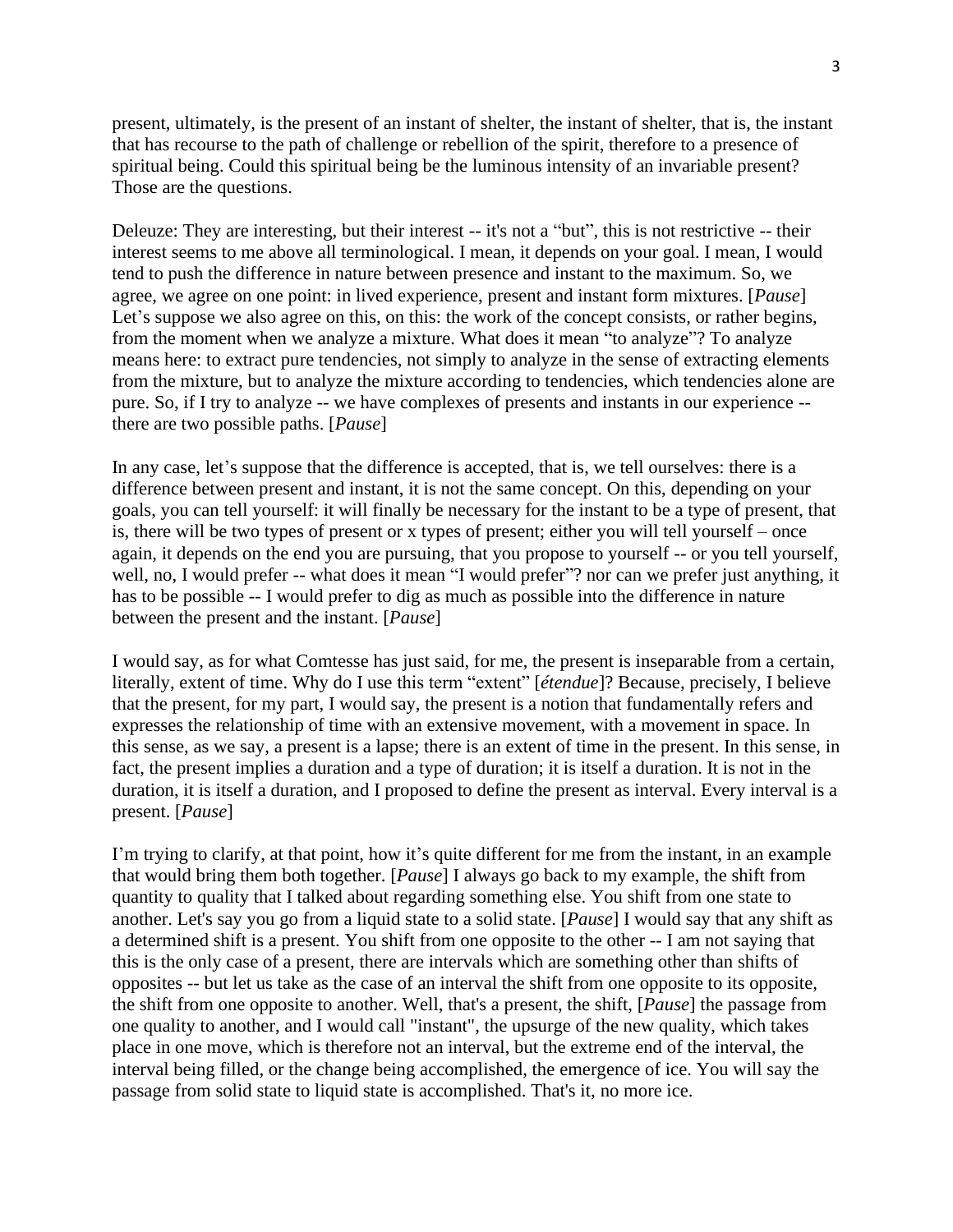I would call "present" the shift from the hairy state to the bald state, but I would call "instant" the emergence of the new quality, "that's it: you're bald". [*Pause*] In that sense, I'm not saying that's the only sense of the word "instant" to me, but whatever all the senses of the word "instant" are, there will be that aspect whereby [*Pause*] the instant is defined as an interval… [*Pause*] sorry, the present is always defined as a variable interval. So, Comtesse proposes to consider the instant as an invariable present. [*Pause*] For me, this isn't possible because I admit that, on the one hand, I don't quite see how... [*Interruption of the recording*]

… And more, I go further, I tell myself, Comtesse's remark implies that he has an idea in mind, behind it, in his head, and that therefore this idea would result in another point that, I, I've reached. Because he surely poses another problem that I don't know. You'll tell it to us: why would you prefer that the instant be an invariable present?

Comtesse: Well, quite simply because to speak as you did, for example, through your simple words, the discourse that you stated, namely, if the instant as a degree of intensity, it is the before of a future and it is the beyond of a past which recedes indefinitely into it, how then can it be defined otherwise, since one defines it in relation to a future and a past only as a present?

Deleuze: Well, no, why do you want there to be only the present, future and past? [*Laughter*] There are so many other things in time.

Comtesse: All right, and given, given, for example, that the instant, perhaps that would be... For example, if we take the time that starts from the instant, well the instant is an instant of shelter, which means that the catastrophic event I was talking about occurs starting from a post, that is, from a position of shelter. It is already healed, and from this instant, it never realizes it, and it remains in a certain void in relation to this unrealizable instant. So this unrealizable instant, we can perhaps call what it never realizes as an instant, but from which it is to speak in this way of the sublime, that is, ultimately to take the spirit seriously, and to take seriously the spiritual being or the spiritual nature of man, how does one not see here a perfect continuity with, let's say, what always, always, a certain Christian tradition has thought as the meaning of the instant? Quite simply, if we take, for example, we take the… There is an old book by Georges Gusdorf called *Mémoire et personne* [Memory and Person] in two volumes.<sup>1</sup> What is very curious is that from the beginning of his book, he insists enormously on safeguarding, almost in Kantian terms but without quoting Kant, absolute safeguarding, that's it... for him, it's something that is essential, the absolute preservation of the meaning of the present, that is, of the present as the present of being. It is absolutely necessary that the present as present of being never waver. There must not be a cracked present and especially not a bursting of the present as the presence of being.

It is the same with Kant; for example, starting from this present which he calls "instant", well, the past will recede indefinitely, that is, the instant, the catastrophic instant, will remain eternally unrealized in relation to the moment of healing. I say "healing" because perhaps the word "healing" [*guérison*] comes from "sentry box" [*guérite*], and "sentry box" means to take shelter precisely from bad weather, to have a place to take shelter from the weather. This is exactly Kant's position, so we are healed. Good. How are we healed? One is almost always healed when one believes in time -- and especially not in just any time -- the supreme healing is to believe in this instant, or in this invariable present as the present of shelter which calls upon the spirit or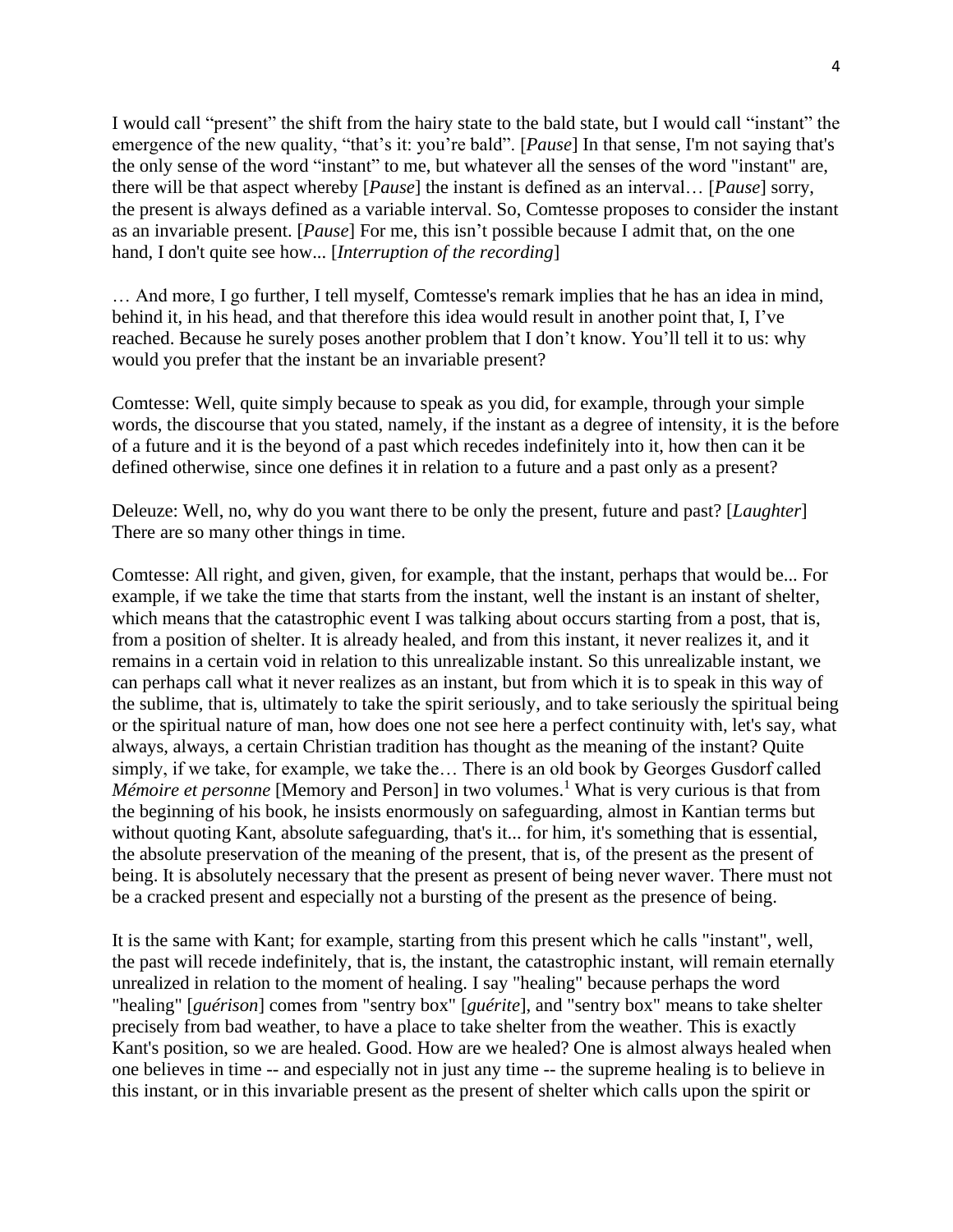calls upon a challenge to the spirit, a rebellion to the spirit, that is, to the spirit of being or the presence of spiritual being. That's the problem.

Later, when Kant, for example, when Kant will approach, in the essay "On Radical Evil",<sup>2</sup> [1792], when for the first time he will approach, he will approach, for example, the force of radical destruction of the other as the other, radical evil, the inclination to radical evil, that force is a force that he is going to think, but perhaps within an invariable present since he is going to bring this force along. Whereas he was brushing, for example, against a force of desire, a desire certainly unspeakable in philosophical discourse, but in any case, he was brushing against a force of desire, and he remakes the void of desire, that is, time, by saying I refer this force back to freedom, and therefore freedom will ensure a relationship to the present, and therefore will ensure the very conventional and very classic idea of a so-called possibility, which was introduced moreover by Christian discourse, of freedom of man. Always Kant tries to ensure here as a function, in other words certainly, of a present and of a freedom inside a certain void. The question is to know if this void, the void of desire that determines time, is this not engaging us in a discourse of neurotization, or of neurosis? Because the neurotic is fundamentally defined by the emptiness of his desire, which is a desire, of course, which remains inexpressible. What is the relation of Kantian discourse to neurosis?; that was my ulterior motive. [*Laughter*]

Deleuze: Ahhhh. I'll tell you, there that's... what you just said, I emphasize that because it seems very curious to me every time we read texts. When we read great texts, [*Pause*] what creates the difference between readers, or one of the things that creates the greatest difference between readers, it's not, it's not always what one might believe. Personally, I believe that in all great texts, and even the greater they are, the more it's this way, there is a comic spirit that runs through them intensely, but you never know where it is located. That's why great literature is the funniest thing in the world, and that's why writing is a joy. I mean, writing is always, literally always a way of laughing. And so, what creates the difference between readers is that, on the one hand, there are some people who do not know this elementary truth. So obviously, as is said, they take everything seriously; that creates a disaster, it creates disasters, it makes, that results in people who weep when reading Beckett or Kafka, [*Laughter*] you understand? That's just not right! But I'm not talking about that.

The others, that's what's disturbing: between two readers, we know very well that, apart from those I've just mentioned, we know very well that these texts are riddled with degrees of humor or degrees of intense comedy, but each of us does not distribute them in the same way. That's why I'm saying, about what Comtesse just said, and it's very difficult, we cannot say here one is right and the other is wrong if we agree on this; in any case, there is something funny in all that. This is basic. You can't read a book without telling yourself there's something funny in all that. And this funniness is going to be precisely, in my opinion, it's united to what you can call its deepest meaning.

Well, this funny something, in the text by Kant to which Comtesse is referring, there is this story in which, in fact, he tells us, he defines the dynamic sublime -- and it is prodigious, and this is a text of enormous beauty -- and he tells us: well, there we are, do you remember? The dynamic sublime is what reduces me to zero as a sensible being, therefore terror, but which at the same time awakens in me a faculty through which I discover myself as a suprasensible being. So,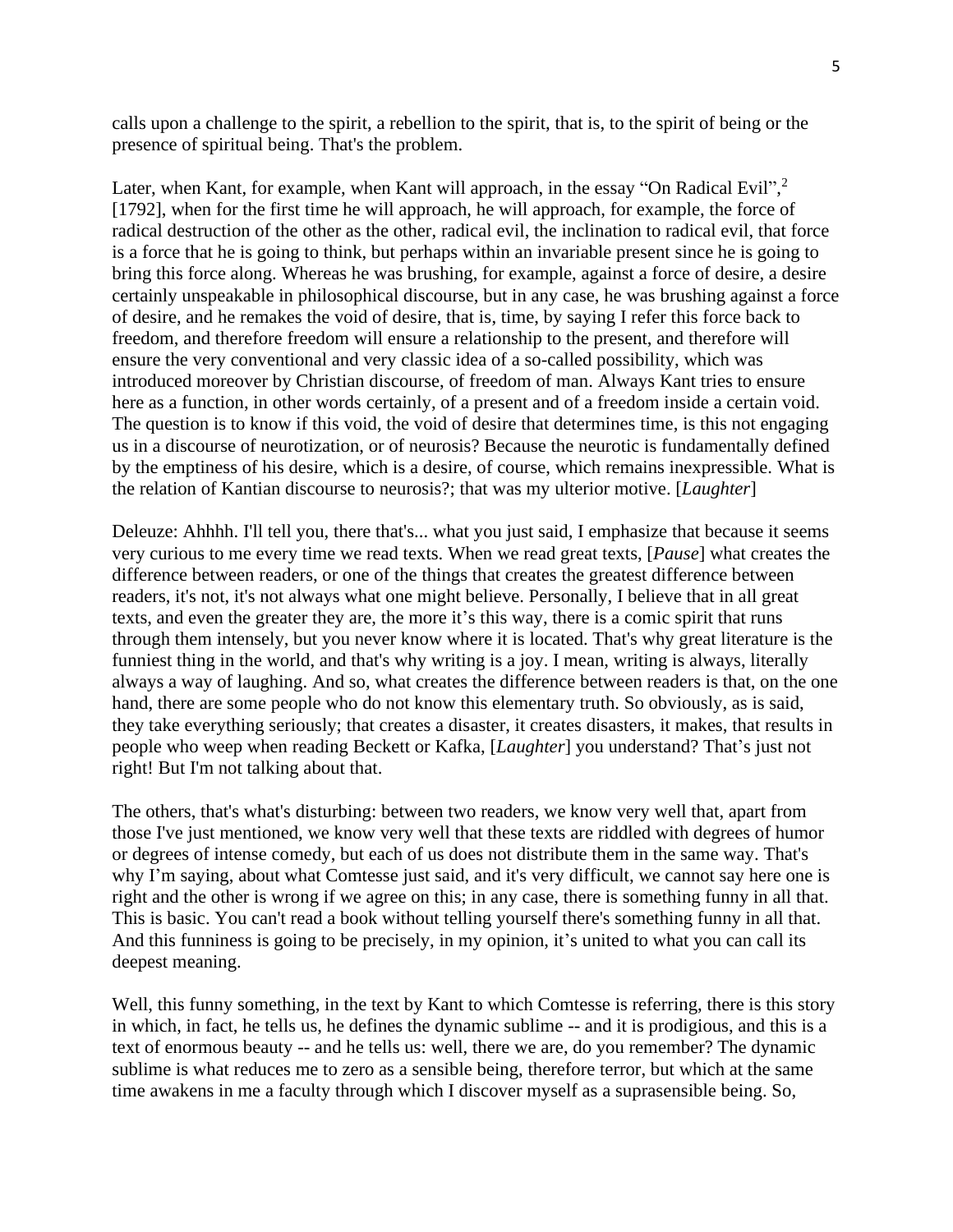nature reduces me to nothing as a sensible being, but what happens in nature awakens in me a suprasensible faculty by which I feel myself dominating it. This idea of the dynamic sublime is admirable, and he adds: on condition of being sheltered, which means literally -- if I am not, or as the Comtesse says, in a sentry box -- which means to say literally -- here we can see to what extent a beautiful sentence in a text has all sorts of meaning -- it means literally in Kant's text, in fact, if I am not sheltered, terror will being so great, I would feel myself as such a zero as a sensible being, my panic will be such that the suprasensible faculty by which I could consider myself superior to nature will be completely blocked. So, in the storm, I can experience the sublime dynamics of the storm only to the extent that I am sheltered, that is the literal meaning.

At the same time, for me, Kant, it's your choice, smiles softly or laughs intensely; he's telling himself: "hey, I'm managing to write a good passage," and to himself, he says: "well, yes", he says to himself, "ah the storm, it's beautiful! it's beautiful! but stay on the shore". And why does he say that, and why is this a properly Kantian type of comedy? Because he knows very well that, I believe, he knows very well that he is limping, and that he has one foot in pure Classicism and he has one foot in what is being announced, that he has one foot in the past, that he has one foot in the future; he does not really know what this future will be. This will be the future of his own disciples, the Romantics. A Classic foot, a Romantic foot. He's acting like a clown; he's acting like a clown.

But again, I'm saying it's the text's degree of humor, again; that doesn't prevent there still being yet another [degree of] seriousness. The degree of humor is taken between two [degrees of] seriousness; in other cases, this is another figure. What is the other [degree of] seriousness? Why doesn't he create it? There he has a serious reason for which he wants us ultimately to remain sheltered, and in my opinion, it does not depend at all on the interior of the text; it's completely outside the text. He wants, for reasons -- these are personal reasons for him, Kant... I mean, personal reasons, no, they are philosophical reasons – above all, he does not want us being able to experience the feeling of the dynamic sublime in action. Supposing that I experience it in the storm as I am shaken by the storm, at that moment, the storm reduces me, me as a physical being, to zero, and at the same time, it raises up within me the suprasensible faculty by which I exist as an infinite being. I can only experience it within sacrifice.

From there, we come back to cinema. I am thinking, for example -- we will have the opportunity to talk about this later -- of Hélène in "Nosferatu"; she offers herself in sacrifice, she gives her life as a sensible being. She gives her life to the Vampire, but at the same time, she discovers herself as a suprasensible being, and she rediscovers pure light. The spirit of sacrifice, the spirit of sacrifice actualizes [*prend en acte*] very well the two aspects of the dynamic sublime, the reduction to zero of my physical being and the elevation of a supra, supra, suprasensible being. Why doesn't Kant want that? Why does he henceforth want us to stay safe? Because for him, this can only be realized by and within the moral law, [*Pause*] and therefore it would be very serious for him to grant to the play of nature in the dynamic sublime something which is reserved only for pure morality, namely the story of the spirit of sacrifice.

So, myself, I wouldn't be like Comtesse, at the level of the text itself, that is, that's why a textual commentary is infinite. Each person can put there not what he wants, but the texts, for example, what it insists on, and on which it places a serious emphasis, there would have to be, there were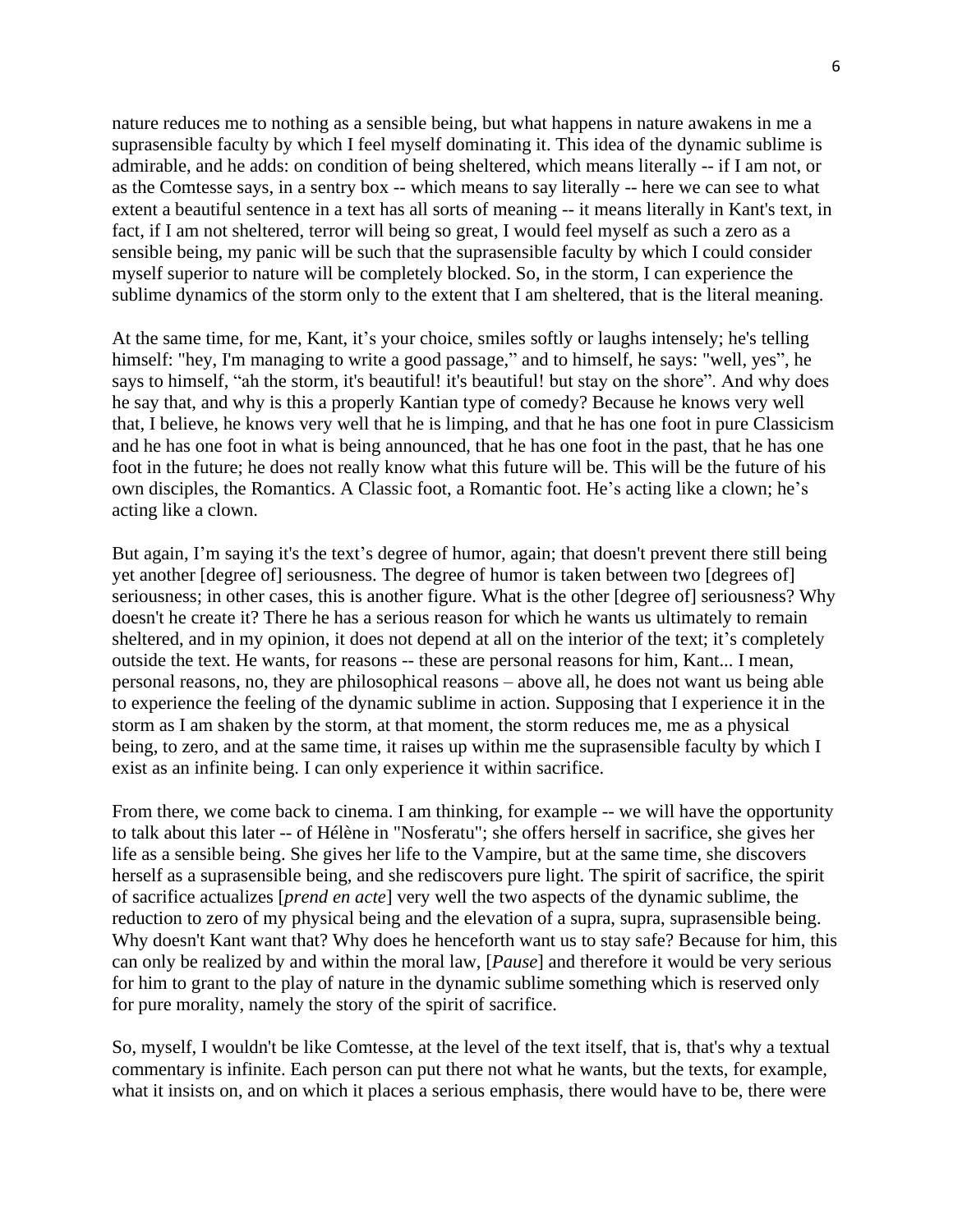typographical signs in that period, there was the famous point of irony, to show clearly that what was being said was no longer serious. Anyway, it's not good either to insert points of irony – it's hard to know, in what someone says -- I believe that degrees of humor, degrees of laughter, degrees of comedy are hinges and not only hinges, are passages, are... play a fundamental role as soon as soon as someone speaks. This is why speaking is fundamentally, at the limit, is fundamentally non-serious; writing is fundamentally not serious, all that, but it is very important, very important. So, what amuses me in this, for example, I have no doubt that Comtesse inserts his points of irony, his points of comedy in the texts, but it's not in the same place as me. So, he will put a serious accent on a particular passage of the text, and on the contrary, I will insert a comic accent by saying: well yes, obviously, it's good that, yeah... [*Deleuze does not complete the sentence*]

But anyway, to come back to this story of the instant, it's all the adventures that I plan to recount that will see in what sense… So, I would like for us continue after, with Comtesse, it's today that I have to talk about the instant and about, and about this story of the stepping back [*recul*] of the past and the imminence of the future. Understand, for me, the instant, for me, the present, is fundamentally linked to the relationship of the soul with movement in space, with extensive movement. Once again, I see, what are your presents? -- what I am calling "your presents", and when I was telling you, you are made up of an infinity of presents -- your presents are all the intervals that compose you, and you are composed of intervals, interval between two steps, interval between two breaths, interval between two heartbeats; presents are nothing else. That's what a present is, it's an interval; I told you the bird's present is its interval between two wing beats.

So, this is a fundamentally variable present, and since I do not conceive of intervals which are not variable, moreover I don't conceive of intervals which do not tend towards [*Pause*] an infinitely small difference, that is, at the limit, the vector of the present is precipitation, it's acceleration. In this sense, I can say the present tends towards the instant, but with all certainty, the instant is a limit, and I would never say that the instant itself is a present. So that, when I have finished with the adventure of intensity, I would like for us to come back with Comtesse into this story of the instant. And is there anyone else who wanted to speak?

## A student: Please, I'm going to… [*Inaudible comments, on the topic of the soul*]

Deleuze: I tried to announce already that I oppose intensive movement to movement in space. So, if in intensity, as I tried to show, there is a fall and a rise, it is obviously not in space, but in time. So, if you ask me, "how does the soul fall and rise in space?", I'll say, the question does not need to be asked since the soul can only fall and rise again in time. So, the question, it seems to me, has no object, right?

The student: [*Inaudible comments*]

Deleuze: It's what?

The student: [*Inaudible comments*]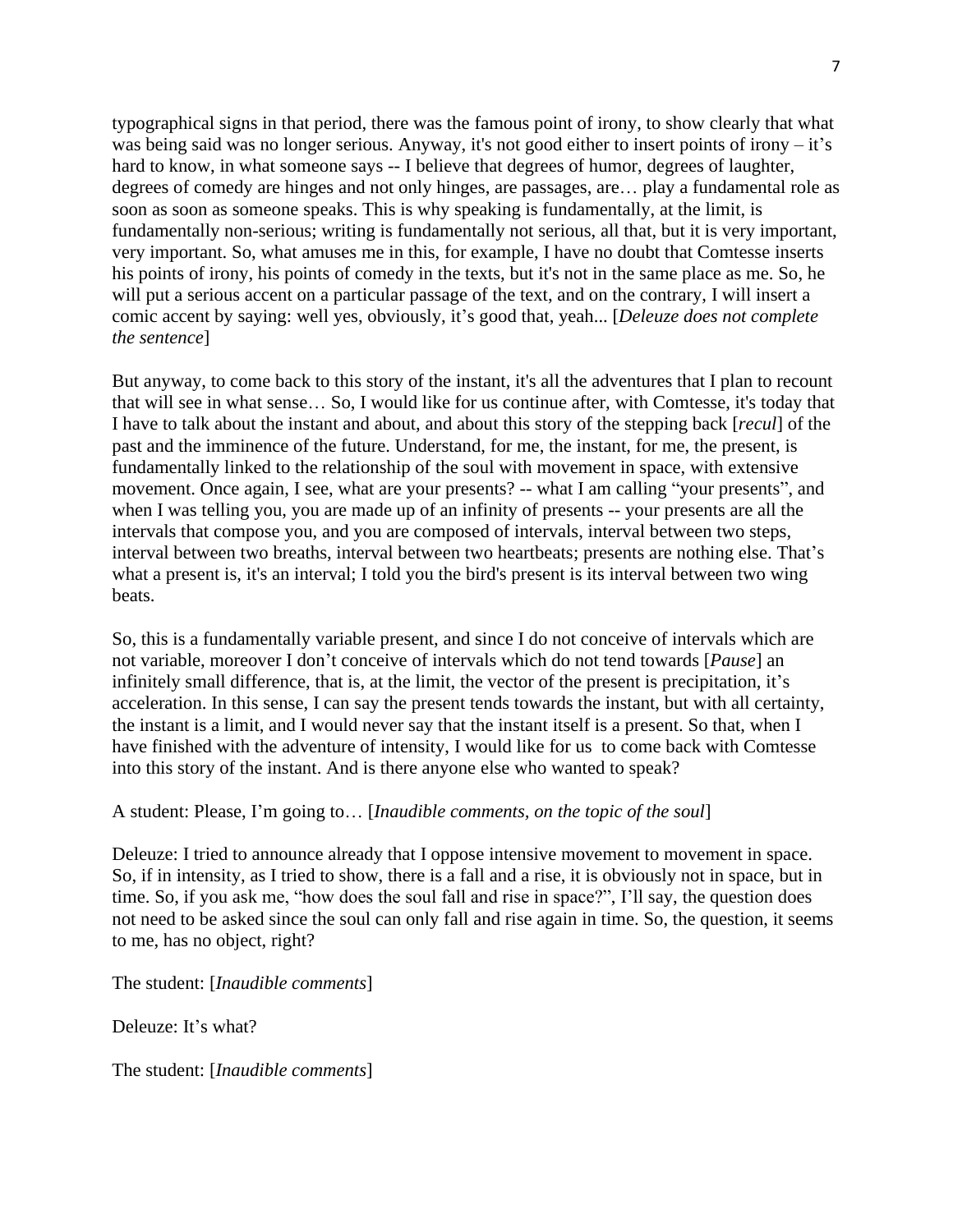Deleuze: When you say, "you", you mean "the soul", is it the soul that produces itself? Well, no, since if you had followed -- you were here, I remember, the last time -- if you had followed what we saw on the dynamic sublime, if you grasped a little what Kant calls, for example, the dynamic sublime, you see quite well that it is a movement which affects both nature and the soul. It is not the soul that creates storms, for example; it's nature that creates storms. On the other hand, that something... at the sight of a storm, sheltered or not, that is another question, that something occurs in the soul, yes. So, to your question, "is it the soul or is it something other than the soul that creates falls and rises?", I would say here too the question hardly arises since it is the intensive relationship of the soul with something else that creates falls and rises.

# The student: [*Inaudible comments*]

Deleuze: What you are saying is interesting because it is very legitimate. That amounts to saying, and there, I am always very sensitive to this, that a set of questions to which someone is closed, what you are saying, what you are telling me, that amounts to saying, what you are in process of recounting, for me is pure nonsense. So, I'm saying, very good, that's good then, that's very good. One cannot be open to all questions because what you are saying seems rather to indicate that you are very open to questions of movement in space. So fine, we can't be open to all the problems. For me, there are also problems that say absolutely nothing to me; when I hear them, I ask myself, but what is that? There is, for me, there are problems; these don't interest me. All you're saying is that intensity isn't something that really interests you; that's valid, that's valid. This is proof that there's something else that interests you, but then you should not force yourself, you should not exhaust yourself too much. [*Laughter*] Yes?

A student: [*A few words are indistinct at the start*] … I had the impression that this way of setting up these three terms, present-time-instant, you are starting from a [*indistinct words*], the present was the reintroduction of the instant into something more global, and that the most important thing would be time. Whereas for me, I would tend, generally, starting from a presentiment or something else, to think that, I have the impression that the present while losing, which with the instant, while losing all temporal dimension, gains something much more important perhaps in temporality, which is timelessness.

## Deleuze: Yeah?

The student: Wait, I mean intensity, intensity as something absolutely that is not referred to time.

Deleuze: That, that, this is something else again; in that kind of perspective, that would amount to saying, a veritable analysis of intensity cannot occur as a function of time since intensity here is in relation with… although we might call it other names, it's in relation with a kind of eternity.

The student: Is the a-temporal, with an "a", not "la", but the a- [*l-apostrophe-a*] isn't it still something other than eternity?

Deleuze: Okay, oh, you can always, you can always distinguish, can say yes, there is an atemporal that should not be confused with eternity. Anyway, it will have in common with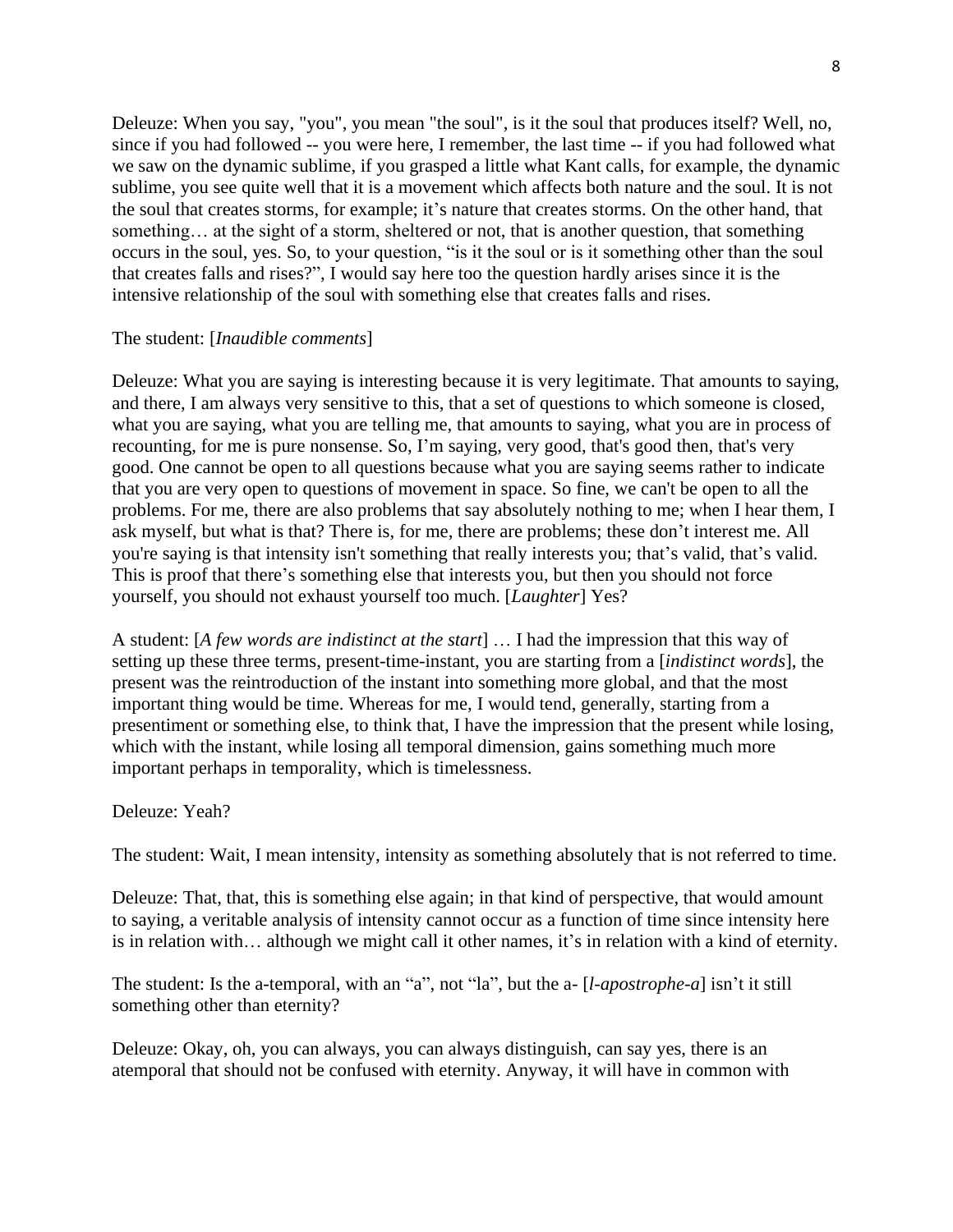eternity to be outside of time. It's possible, it's possible, I don't know, I don't know; it is up to you to construct your problems.

The student: That is, when a present, a moment, a present privileged by us would become profoundly present, then it would cease to be present and so to become the instant, to realize the very idea of an instant…?

Deleuze: Yes. I don't mind, I don't mind, but why are you saying based on that...

The student: … the temporal realization.

Deleuze: This is where I don't understand how you draw the conclusion that, henceforth, there is no relationship with time. If I go back to my examples which are typically examples of intensity -- going from water to ice; to call "instant" the emergence of the new quality, ice -- but all that implies a completely different time than [*Pause*] extensive movement. It seems to me that it is inseparable from a time; [*Pause*] it seems to me that the instant is as deeply inscribed in time as the present itself, I mean at first glance, generally. I would simply say, it is surely not an interval. [*Pause*] Why does it seem to you that the instant and time are not directly related?

The student: That's my general sense of it.

Deleuze: That's your general sense of it. That's quite valid. Yes, you have a feeling, an orientation, or ultimately you desire it, you desire it, so that's possible.

The student: It seems to me that this is somewhat like the difference we'd find, I have the impression of sensing something like that in [Gaston] Bachelard's dialectic of duration, and in this type of differential, precisely starting from a problematic of the instant as purely a differential of duration in his former teacher.

Deleuze: But his former teacher, [Henri] Bergson, was full of tricks. I mean, Bachelard, and this is fair play, when he takes issue with Bergson, he gives such a, such a reduced image of this and creates such a summary image of Bergsonian duration, but he's right because he has something else to say; he must therefore simplify. Listen, maybe we'll see that there will be a way to settle matters, for Comtesse and you and me, if we follow these adventures. That depends.

Me, I would say each time, in a text, as I was talking about the degrees of humor present in any text, you know, a text is apparently written in two dimensions, but there is a depth to the text. There is, in fact, a third dimension which results in there being several degrees there, and it looks homogeneous generally, but there is a sentence which refers to such a dimension of depth, another sentence that refers to another level of depth, etc. That's why it's always difficult… a page always involves a perspective, and it's not at the same level, the sentences, or even sometimes when you have a relation of a main clause to the subordinate, well, the subordinate is not at the same level as the main clause. And that's it, these are effects of perspective that create a text's beauty, that create a great text's beauty. When we talk about authors like, for example, like [Marcel] Proust who multiplies the subordinate clauses, you see clearly that not only do the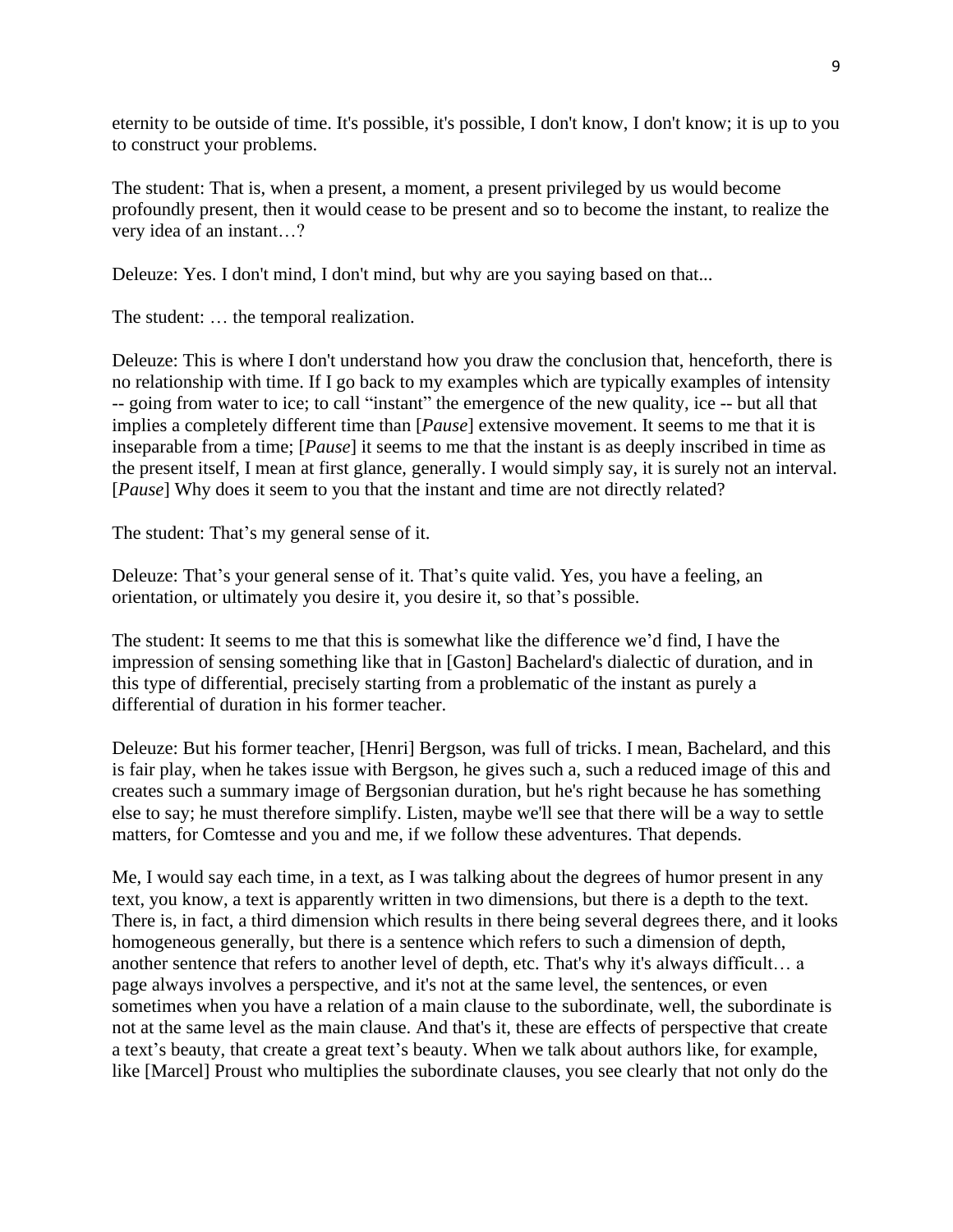subordinates refer to other tenses than the main one, but they refer to other levels of depth, to other effects of perspective than… Good.

So, listen, I'm trying to tell you, I'm trying to tell you this story, but without sticking to a single author, because I could have tried telling you about [Jakob] Böhme, tried telling you about [Friedrich] Schelling, all that. I told myself, well, but they're so, they're such subtle texts, so... they're not too subtle for you, but they are... Myself, I derive something from them, I derive something quite succinct, and I would say, here is how everything begins in this story of the light-image and its intimacy with the soul.

First stage -- we will state it like this for convenience -- first stage: well, the light which is one with the spirit, we have seen it -- since it is not with the spirit in the relation of an object to a subject, of an object of thought to a thinking subject, it is really life which is the spirit; it is spirit as life, or life as spirit, it doesn't matter -- there we start from this light, and we say, well, this light, we can call it God. God is light. In Böhme, there are very beautiful texts; we will find in Schelling, there are texts of this type, you have to let yourself go there, it's, at this level, it's really not, you understand... what would the objection mean, "oh no, God, it's not light"? [*Laughter*] Well, God, it's light, but, but, but, nonetheless, Bergson is not their disciple; he finds that in his own way, and we are not surprised, but by that very fact, despite that, by that very fact, God or the spirit, it's the invisible. [*Pause*] It's the invisible; light itself, it's the invisible, it's the state of perpetual diffusion. [*Pause*] And in all its trajectory, it doesn't run into anything that could make it visible. [*Pause*] So I think it's Bergson who rediscovers a theme of Romanticism, and even of a certain mysticism. When he takes up this theme, he explains to us, a light which diffuses, a light in the state of pure diffusion and by nature invisible, is transmitted in all directions and does not reveal itself and does not reveal itself anywhere. [*Pause*] This lightspirit-God, let's follow the Germans and call it the *Gründ*. This is the foundation, [*Pause*] this is the foundation or the first principle; [*Pause*] this is all about principles. There you go.

And what is the problem? The problem is that there must be in the spirit-light, there must be in God something which is not to be confused with it, and which is what? Which is the will to reveal itself. Even deeper than God, there is in God a will to reveal itself, to manifest itself. God itself does not manifest itself. I insist on this because you understand, this is an "idea"; you have to think about it a little bit, you have to dream about this idea. You see already, once again, it's not a question, it's really not a question of arguing; it's about trying to understand what he's getting into, to what extent it's Romantic or to what extent an author like Jakob Böhme is already getting involved. Something is needed beyond the foundation. The light-foundation is everywhere, everywhere diffuse, in that way, invisible, unmanifested, unrevealed. There must be in God a will which is not to be confused with God itself and which is the will [*Pause*] of God to reveal itself, or the will by which God will reveal and manifest itself. In other words, the *Gründ* must refer to an *Ur Gründ*, *Ur Gründ,* that is, a more than foundation, a beyond the foundation. [*Pause*] If pure intensity is called "light", it must be said that pure intensity refers to an even deeper intension. The intension of intensity is this will to reveal oneself, to manifest oneself. [*Pause*] The foundation refers to more than foundation. [*Pause*]

On that, I would say, because we could confuse, we could say, well that's very well known. The Platonists already said something like that. The Platonists, in fact, did not stop after Plato and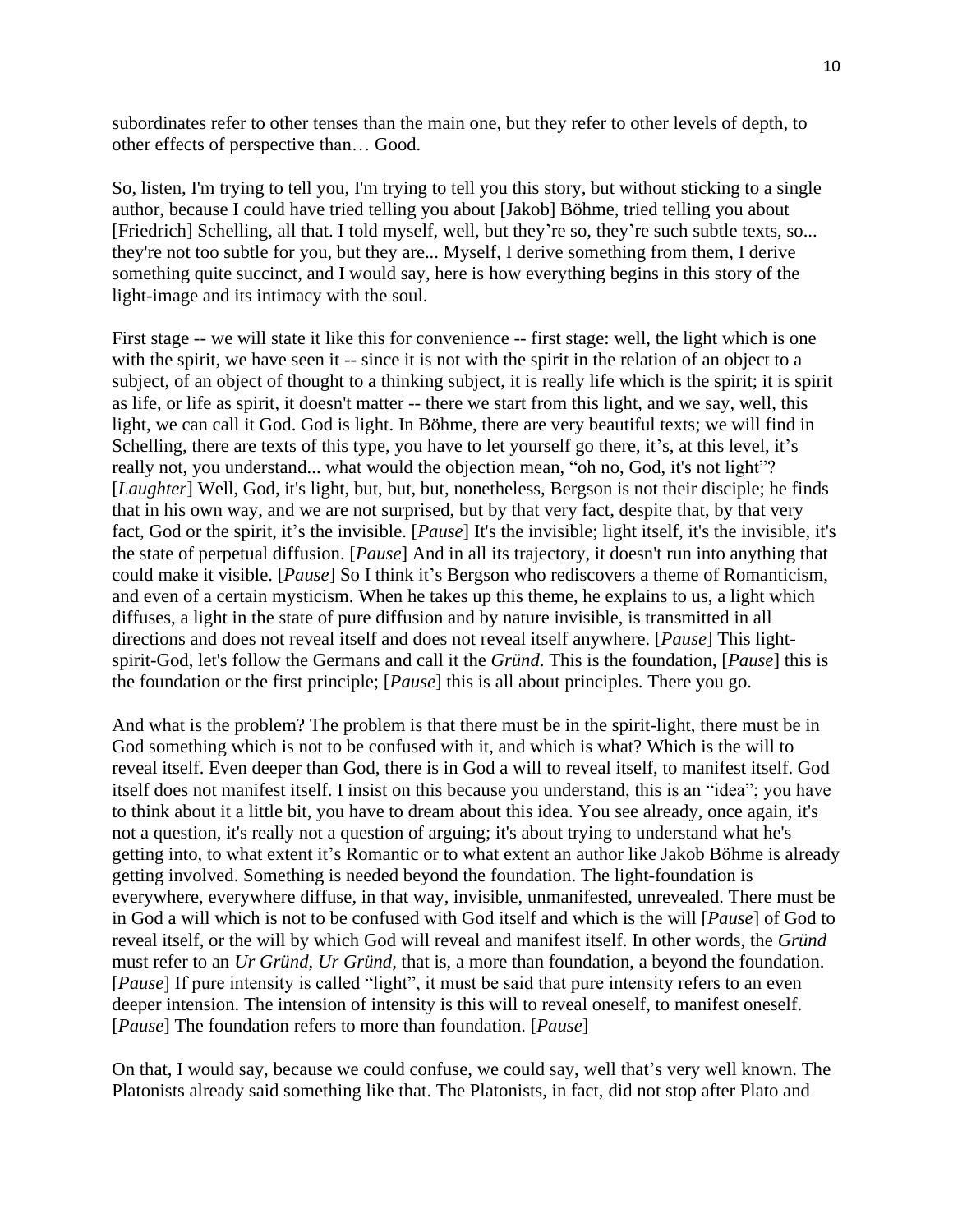even after Plotinus, the whole Platonist school, did not stop getting involved in an undertaking which, literally, had no limit. In their theory of the One with a capital O, of the pure One, they never ceased to constitute a regressive series in which they always had to reach a purer unity, purer and purer. And it was already a bit of a tendency of Plato, but it was very discreet; it's with the Neoplatonists that it develops. And they say, there is first the One-Whole, with a little hyphen; first, there is the One-Whole. [*Pause*] And then there is the One beyond the Whole, the One from which the Whole proceeds. And then once again, an even purer One, because after all, that something proceeds from the One, it is an impurity of the One. There needs to be a One, from which nothing proceeds, as they say "the unparticipable One". [*Pause*] But the unparticipable One, a nothing does not participate in it, but it's what allows the participative One to participate in it. So there still needs to be an even purer "One"; [*Pause*] well, they embark on a theory that will animate what will later be called "negative theology". It's such a pure idea that nothing more can be said about it, good.

I'm saying, this story I'm starting from, it seems to be a bit like this light that refers more deeply, and you already understand that in fact, it's done too quickly, because in fact, it's just opposite. And here, Jakob Böhme, and here I believe that it still dates from Jakob Böhme... Ah no, that must have had, oh no, I withdraw what I said; there must already be seeds in the Renaissance. Jakob Böhme is at the beginning of the 17th century. He completely reverses the problem; for the Platonists, starting from the visible, it was a question of finding something that would be more and more invisible, more and more hidden. Whereas here, the movement is reversed; [*Pause*] it's a matter of looking for what will force the invisible to let itself be seen, to stop being invisible. What will make light visible? An *Ur Gründ* is needed which is the will to reveal itself, to manifest itself. Well, I would say this first stage where the light is invisible there, diffused, diffused everywhere, we can call it, we could call it as well "infinite spirit" or "infinite distance in all directions". [*Pause*]

There we are; so, then, at this first stage only, I grasp hold of my invisible light, and it's strange, a will in it [the light], but which is not to be confused with it, a will to manifest itself. Why does God want to manifest itself? Well, faced with such a mystery, we retreat. This is what you will find in the middle of the 17th century in the Leibnizian formula: "why something rather than nothing?" And see why [there's] this reversal in relation to Platonism because here, and Comtesse would be absolutely right, it is a Christian thought, it's a thought of creation. Why was there creation, that is, why did God manifest itself? It didn't need to be manifest; it had only to remain pure light. So, if it is manifested, there was in It, It was the *Gründ*, but there was a *Ur Gründ*, a deeper than God that was God's will to manifest, as a presupposition of God by itself. It gets complicated. [*Pause*] Let's get away from this complex stage. [*Laughter*]

Second stage, second stage: [*Pause*] well, this light or the infinite spirit is going to meet its first condition of manifestation. [*Pause*] We are in the problem: how is light going to become visible? The first condition of manifestation, it's insofar as an infinite force splits into two infinite forces. [*Pause*] This is infinite opposition. Infinite distance in all directions has become "infinite opposition." It split into two equally infinite forces, one of which [*Pause*] is like light with the will to manifest and the other infinite force, where does it come from? It comes precisely from the will to manifest, if you want, rather the first infinite force; it is light, the *Gründ*. The second infinite force, this time, it has gone into second position, it's the will to manifest itself as it brings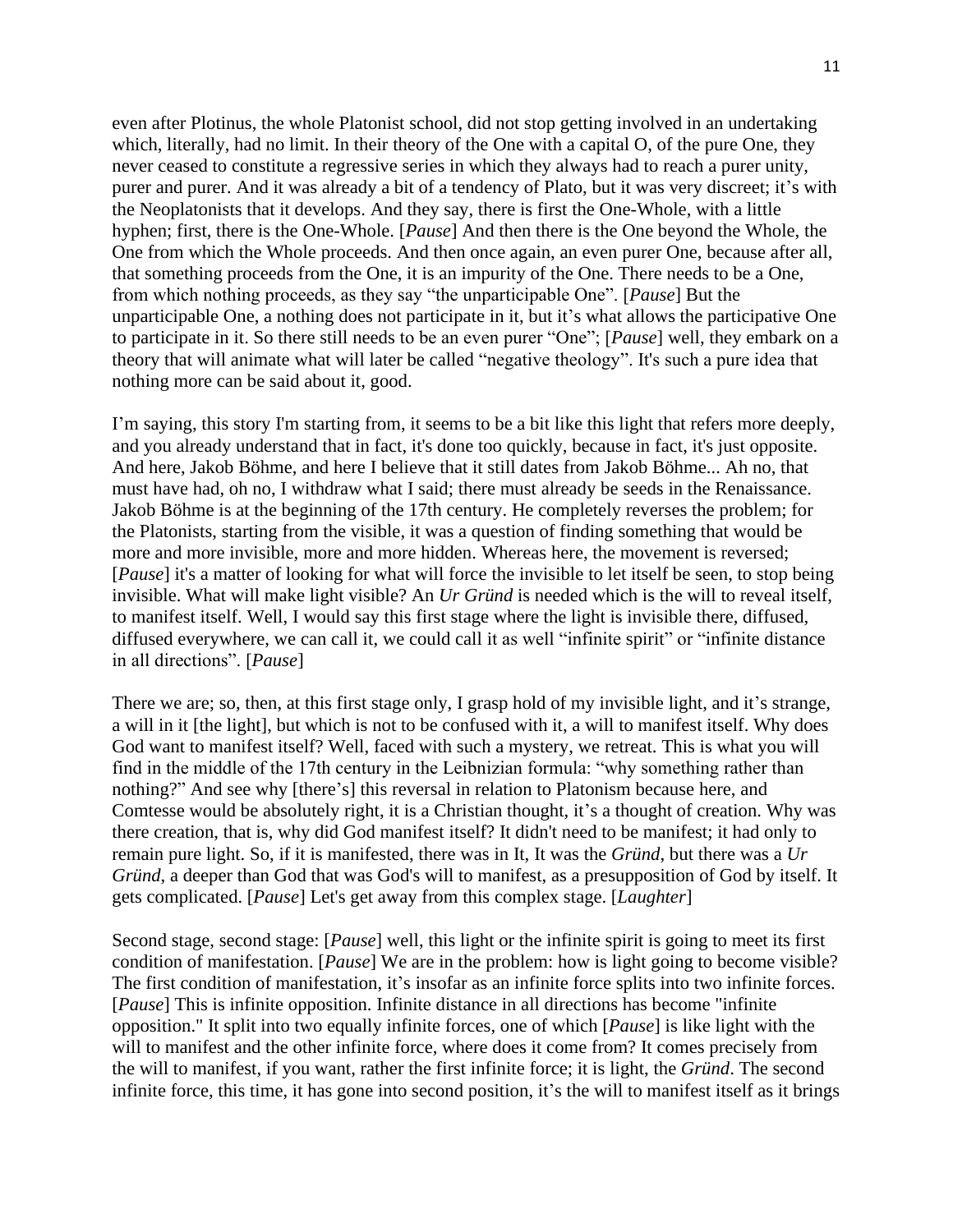about the condition of manifestation. And what is the condition of manifestation? It is the abyss or darkness. It is therefore the split into light and darkness. Let's call this second infinite force - because there, the texts are so difficult to…, I don't know, and so variable -- let's call it, using a term from Jakob Böhme, the *Ab Gründ*. The *Ab Gründ* [*Pause*] is what seems like private, separated from its foundation. In Böhme, there will be, and this is repeated in Schelling, a whole series of plays on words, which only German allows, and there as well, what a degree of, what a kind of humor... [*Interruption of the recording*] [1:06:41]

## **Part 2**

... All that is... But anyway, you see... And the moment of the splitting of the infinite opposition, it's very interesting. Anyway, it's very interesting for those who are interested in this. Because once again, the infinite split consists of exactly this: in the first stage, I had -- you have to, you have to ... well, it's a matter of sympathy, all that -- so you had invisible light and the will to manifest, the will to reveal, to exhibit [*faire voir*]. [*Pause*] There, now I am saying: we are witnessing the scission or the infinite opposition of two forces. The will to exhibit was not like a force that opposed the invisible light. It was like a "more than foundation" that worked within the foundation. There was immanence. Now there are two infinite forces in opposition. And one is like the light of our first step, and the other is the darkness that responds to the will to manifest – this is strange -- although it's the opposite of that. [*Pause*]

### A student: Why?

Deleuze: Why? Because they provide what will prove to be the first condition of manifestation, namely, light will reveal itself -- though it is not yet revealed – only in its opposition to darkness. Well, [*Pause*] it's no longer infinite distance; it's absolute opposition, [*Deleuze corrects himself*] it's infinite opposition. [*Pause*]

This is a step further, and it corresponds, if you want to give a graphic representation of it, which you will find, and in Romanticism, and which you will then find – we'll have to discuss it because here, I find, it gets included so much in all these currents -- and that you will find in Expressionism, both in painting and in the cinema, it is the image divided in two. I already have here, there is something like the birth of an image, but an image, an image of infinite opposition, it's a flickering image, right? But if there is an approximation of infinite opposition, it is the image, divided into two halves, light-darkness. There are paintings organized in this way, there are famous cinema images, at the beginning of German Expressionism, in which the diagonal divides an upper part all in light, a lower part all in darkness. Good. [*Pause*]

[Paul] Valéry will obviously be thinking this when he says, "to give back the light, supposes a somber moiety of shade"; "to give back light", that is, to make light visible, "supposes a somber moiety of shade". <sup>3</sup> The word "shade" [*ombre*] is bad, but all words are bad, it is not the shade which we will see can only arise much later; it is the abyss or darkness. There we have the second step. See that light has remained on its side. The will to manifest which was working in light has realized itself in darkness. Why? Because darkness is the first condition that will make possible the manifestation of light. [*Pause*]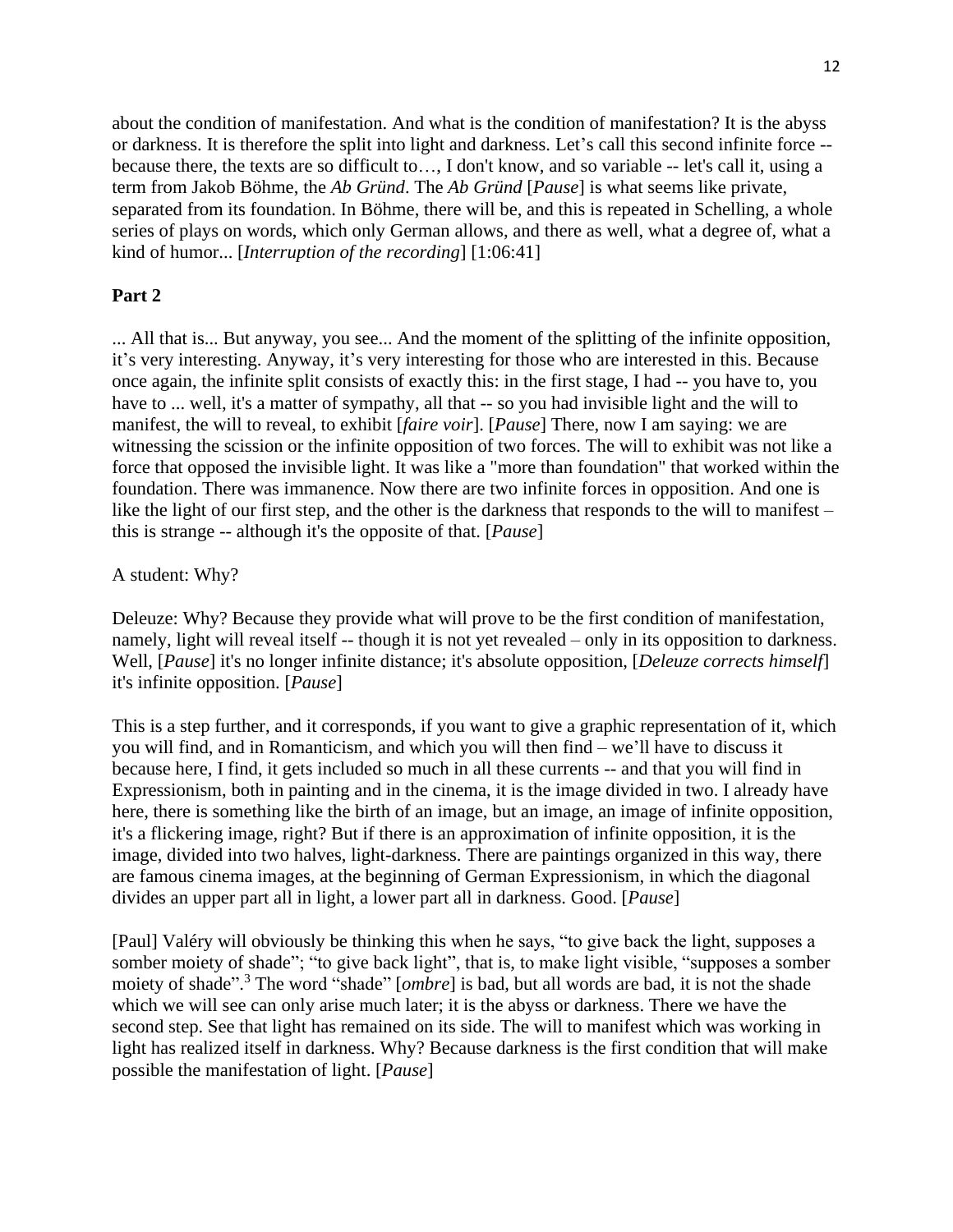Third stage: I would say -- but it's not so easy with these authors; it's me who is trying to put some clarity into it, and henceforth, something false, some, who is trying to place here... There are certain texts which call for some very clear commentaries, and there are others in which there are texts of such a nature that if you remove their kind of uncertainty, the kind of luminous halo that surrounds them, you break them, but all I'm saying is a way of speaking – so it's that I transformed infinite distance into the infinite opposition of light and darkness. But the opposition of two infinite forces, infinite opposition, marks a zero-point. This time, this zero is what we can call *Un Gründ*. [*Pause*] And it is in relation to this zero, this zero-point, that light offers us its first manifestation or visibility or revelation. Why? What is this zero-point? It therefore expresses as the balance of two opposing infinite forces, the abyss of darkness, the infinite distance of light. What do we call it? It's only here that we can speak of "black". [*Pause*] By opposing light, the abyss has imposed a state of equilibrium which is the zero-point of night, the black, and suddenly light reveals itself as white light. [*Pause*] And so we no longer have light as an infinite distance; we have light as a distance in relation to zero, to night, to black.

See why this is. Although the abyss and darkness were already black, we could not yet speak of black about the abyss and darkness. At the beginning of this third stage, we therefore no longer have infinite distance, nor infinite opposition. We have finite distance, or a whole play of finite distances in relation to zero. [*Pause*] Or why say the zero is black, zero, the balance between the two forces? Here too, we moved a little too quickly. We should have said, strictly speaking, that the distance between the two forces was opacity. [*Pause*] The boundary between the two forces was opacity. [*Pause*] This diagonal dividing the image in two was pure opacity. But the opacity on one of its sides, on one of its backs, on one of its facets, the facet stretched towards the abyss and darkness was black, and on its facet stretched towards light, it was white.<sup>4</sup>

Because -- and here, I am jumping from one author to another, but once again, as I am trying to discern an outline which is as much the outline of pre-Romanticism as Romanticism, I'm granting myself the right -- because as Goethe will recall, white is the first opacity of light; [*Pause*] it's the minimum opacity, black being the maximum opacity. [*Pause*] So the maximum opacity is degree zero; the minimum opacity is the degree that marks the distance in relation to the zero state. [*Pause*] There we'll have white and black being the first conditions of manifestation, or the second, as you prefer, the second condition of revelation or visibility.

See why this is -- since the first condition, we have seen, we can say about it, it was already a condition, we can say about it -- it was the infinite opposition with the mise en abyme in which the will to manifest had passed as into its opposite, that is, -- also there is a strange shift into the opposite -- the will to manifest, the second stage passed into its opposite, that is, into the abyss, in darkness, which was opposed light. But here now, it's white and black that oppose each other. They oppose each other along a finite distance which goes from minimum opacity, white, to maximum opacity, black. [*Pause*] So, in this third stage, I have and I hold onto the notion of distance in relation to zero, see, which was not contained at all in the previous two stages -- each of my stages has to bring me something new -- or if you prefer, the degrees of opacity, [*Pause*] and the degrees of opacity will form a scale. [*Pause*]

They will form a scale, and you can feel what will happen there, if I try, before detailing the scale of degrees of opacity. If I try to say what occupies this third step, what is it? Well, it is the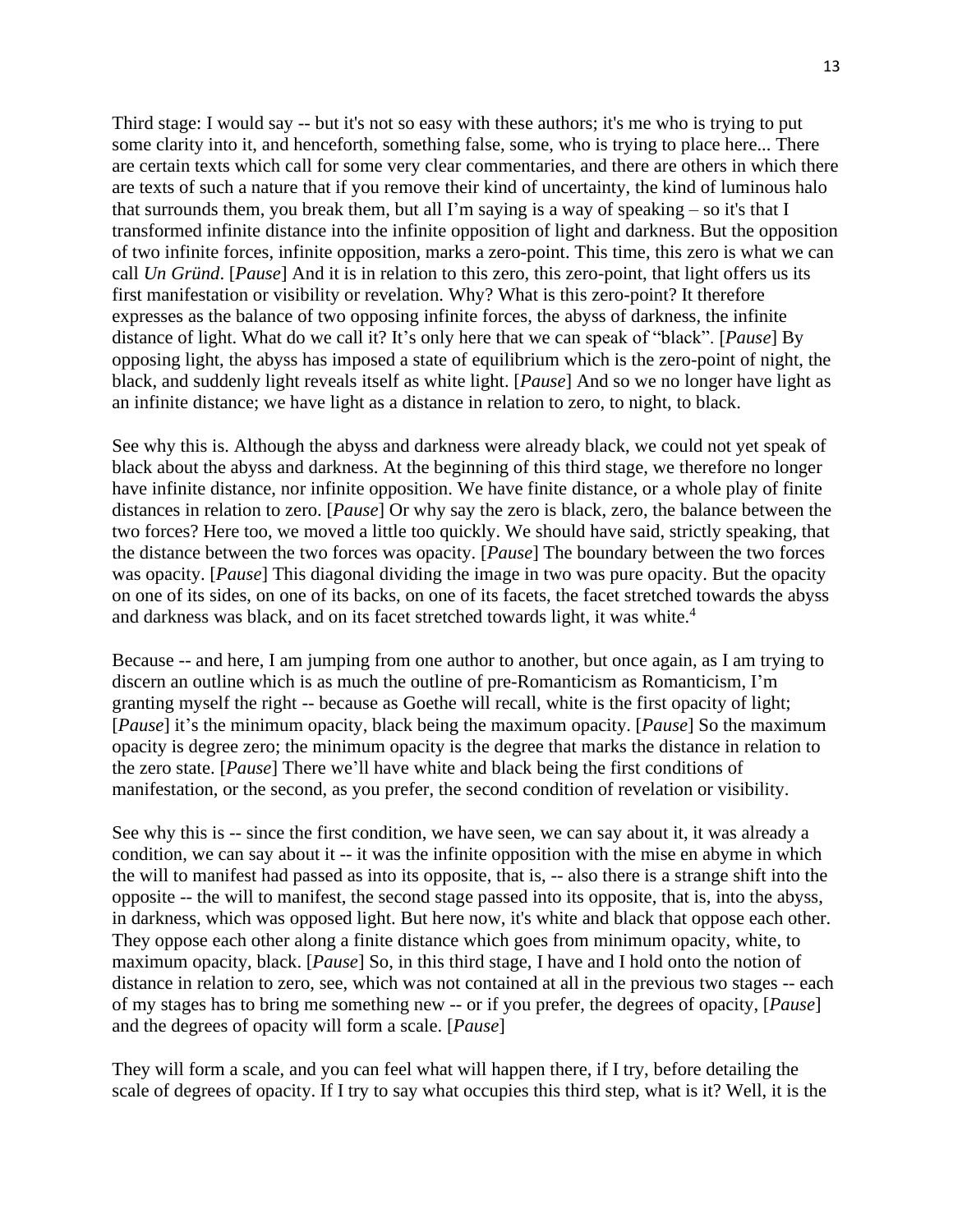birth of the visible. [*Pause*] It's the emergence of the visible or what one could call the "appearing" [*l'apparaître*]. [*Pause*] And what does "appearing" imply? Let's begin: what is this scale? [81:00] Because [the scale] itself can borrow different forms from this third stage. And when we spoke about the Expressionists last year regarding cinema, we saw it in much more detail, and here, I'm just picking up a point. Because that also applies to philosophy; this also applies to thought; that also applies to painting, all that.<sup>5</sup>

The first form of this scaling, of these degrees of opacity, will be streaks [*stries*]. [*Pause*] Streaks, that is, degrees of opacity will enter into an alternating series, a white line [*raie*], a black line, a white line, a black line, let's say a luminous line, a dark line, a light line, a dark line. All that is well known; it's what you could call "the Venetian blind method", or the undergrowth method, light in the undergrowth – God, that's been analyzed in painting, and created and inspired masterpieces – light in the undergrowth with its alternating streaks of light and shadow, or the Venetian blind on the sleeping woman, 6 [*Pause*] the streaks of the Venetian blinds on the sleeping woman's face and body. There too, without speaking of painting, Expressionist cinema has given us images -- feel what I am saying – although it may not move, it is fully belongs to the movement-image. It doesn't need to move for that, in any case it doesn't need to move in space for that to belong to the movement-image. That belongs to the large intensive images of German Expressionism.

And this first aspect of degrees of opacity, that is, these alternating series of light and shade, you find them, it seems to me above all, above all, he's not the only one, in [Fritz] Lang's work, in Lang's work in his German Expressionist period, in which you have there some undergrowth of splendid beauty. You also find them in [Erich von] Stroheim's work who then uses the alternating series with blinds or with bars. In particular, in I no longer remember which of the great the Stroheim films, there is a sleeping woman whose whole body is streaked, whose whole body and bed are streaked by the lines from the blinds, which is an image of a beauty, of a very, very great beauty.<sup>7</sup> Well, see, I would say that this is a first way to organize the degrees of opacity by having the maximum opacity and the minimum opacity alternate, luminous white and black, the black of the abyss.

A student: Excuse me, but we could speak of streaks, of luminous white and black streaks which is a striated scene, the opening credits of "Psycho" [by Hitchcock 1960].

Deleuze: Ah, there, that's right, that's, I mean, that would create a problem for me. You are correct to refer to that, in fact. It's in "Psycho", you're sure, an opening with streaks?

The student: Before, before the shot, the displacement of [*indistinct word*] which will lead to the blinds…

Deleuze: Ah yes, you are right! But I wouldn't shift, to force things in telling you, if I remember correctly, there were relations between Hitchcock and Expressionism. He knows Expressionism well, right? That reminds me of something, I don't know where I saw it, but in his silent period, I don't know, but in fact, in fact, well, and then you have to think, each you ought to be able to think of some… There we have the great light in cinema; in the light-image, these are great moments, these kinds of... Good.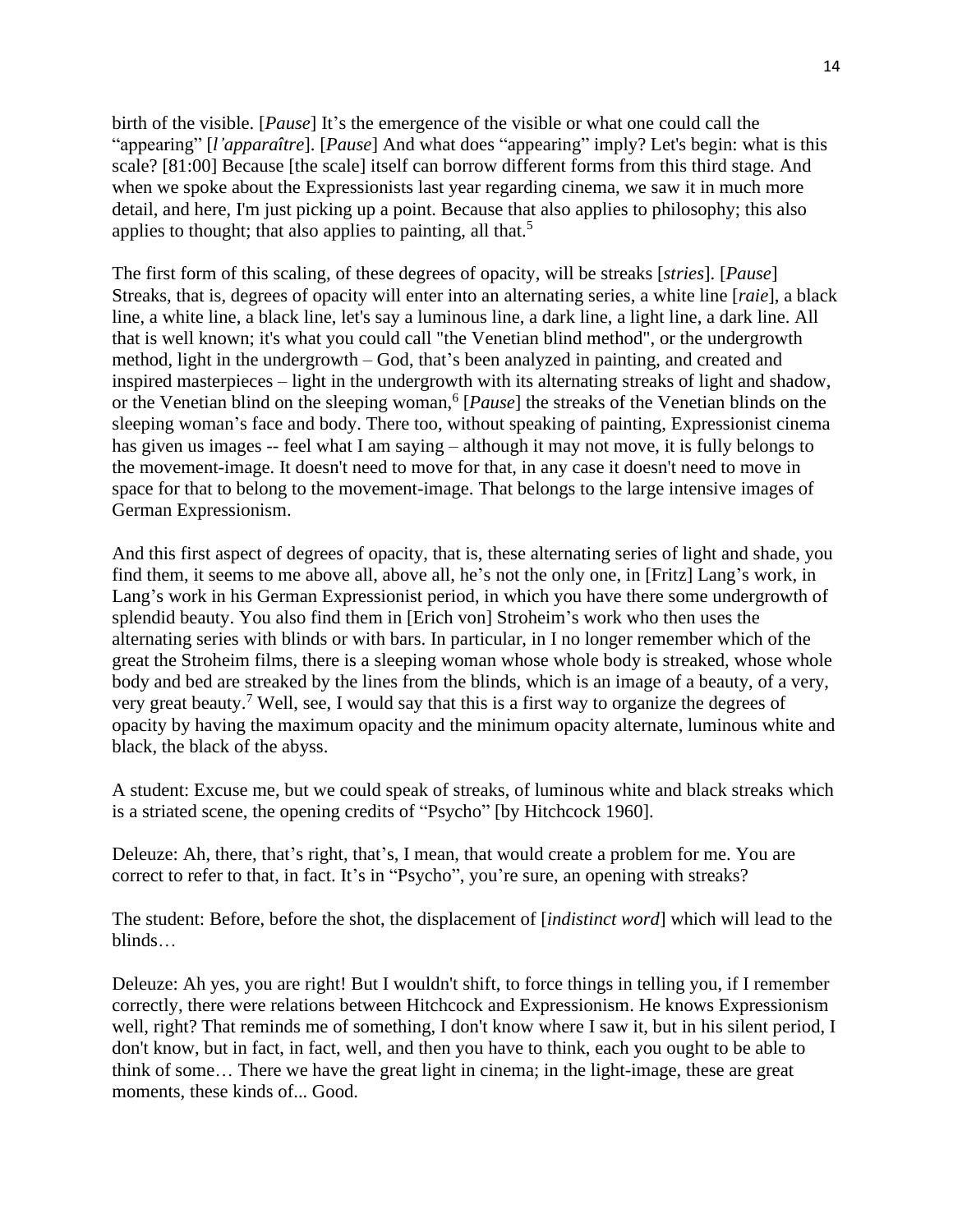But I'm saying, a second way -- still remaining in my third step  $-$  a second way, it's an entirely different way. Here, it's no longer a question of alternating series, of luminous white and the black of the abyss. It's not about streaks anymore. This time, it concerns something completely different, a mixture which itself passes through all the degrees, a mixture of luminous white and the black of the abyss, which will pass through all the degrees, with two arrows, towards the luminous, towards – here, we will use, we will change words, we will no longer say white and black -- we will say, towards the light [*clair*] and towards the dark [*obscur*], and these will be all the degrees of the chiaroscuro. So, I would say, it's not an alternating series since in each degree you have a mixture, of light [*clair*] and dark [*obscur*]. And this time, it's like a mobile scale, whereas the scale of streaks is an immobile scale; this is a scale that constantly varies the values through which it passes. It is a completely different technique; this is the "chiaroscuro" technique. [*Pause*] And of course, of course, of course, they don't oppose each other, chiaroscuro-streaks, they are combined. Everything depends on the situations both in painting and in the cinematographic image, but I would say there too, there are gifts, there are attractions, there are enticements.

The "great one" of chiaroscuro – this is well known in German Expressionism -- is rather [F.W.] Murnau, although there are some very beautiful chiaroscuros in [Fritz] Lang -- that doesn't prevent the one from being a chiaroscuro genius, that is, and who pushed it to a point, to my knowledge, no one pushed it [more], it was Murnau. And it happens, moreover, and I see at least one image, but there are surely others, or from Murnau in which, by a kind of coquetry, I don't know, he makes the direct transformation into a static shot -- if I remember, but since people are always wrong, then -- in a static shot from "Sunrise: A Song of Two Humans" [1927], in which, the first moment, you know, we are looking for the supposed corpse of the young woman, right, in the big black lake, and there are the boats and there is the lantern of each boat, the light of each boat streaking the water. And you have a series of streaks and alternations, alternating series of black stripe of the lake, then luminous stripe of the lantern of a boat, of a rowboat. And there is a kind of convergence in a moment, and everything is transformed into a chiaroscuro, a chiaroscuro in its pure state which, in turn, will climb all the mobile degrees of its scale.

Likewise, think of painting, where you find, for example, in Caravaggio, stripes that are extraordinary. So, I don't even need to refer to, something entirely different, to painting of undergrowth which, in landscapes, is a very, very important kinds of panting. As for chiaroscuro, well, this is a concern for the whole seventeenth century.

A student: Yes, but doesn't that appear as a problem of opposition? In Rembrandt, isn't that in fact a thematic of the degraded?

Deleuze: Yes, it is, absolutely, absolutely, absolutely, and that's exactly why I said, it's no longer about the infinite opposition between two forces, it's about distances, distances relative to a zeropoint. Absolutely, we have entered the realm of a real degradation. But something like that, feel that I'm seeking transitions, when it comes to streaks -- who just spoke? [*Deleuze seems to have heard something*] -- when it comes to streaks, something of the opposition still remains, but in the form of alternation. It is already no longer opposition, it is an alternation. We have slipped from infinite opposition to finite alternation. When we reach the degrees of chiaroscuro, there is no longer any opposition, except between a maximum and a minimum. And I'm saying, no doubt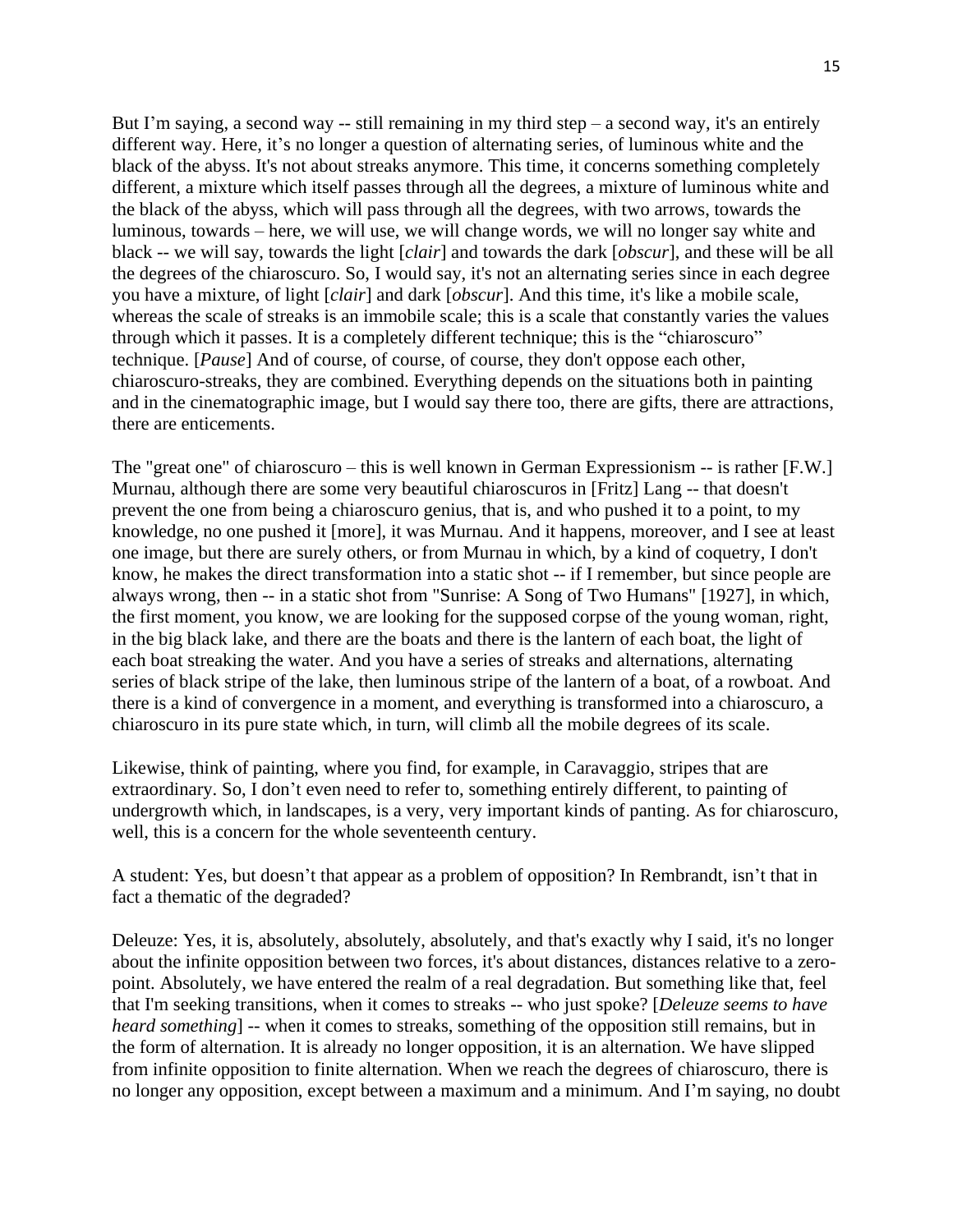it's there that the birth of the visible really appears, the appearing of the visible. And yet, chiaroscuro hides there -- I would say, isn't this the first instant of the visible? -- yet chiaroscuro hides as much as it causes to appear, that is, it's, it's so much the instant, the first instant of the visible, that it's in their disappearance even as the thing, as things appear.

The same student: There is something that, there is something that strikes me in this model concerning something earlier. It's because that looks singularly arborescent to me, not only singularly arborescent, but an arborescence that also works with couples, and one wonders if this [arborescence] in your work... a bit in [Alain] Badiou's work. It stems from contradictions. One gets the impression of being in a, in something entirely dialectical. And with the passage from streaked chiaroscuro to, how would I say it, dispersed, dispersive chiaroscuro, it seems to me that we then return from the arborescent to the rhizomatic, [*Deleuze can be heard laughing or grumbling softly*] and that in addition, it seems to me, here I'm going to say a word that I can't find, I'm letting it out before having thought about it, it seems to me that we are going back to something qualitative...

Deleuze: Yes, listen there, I'm troubled and embarrassed because you're forcing me to talk about myself and to recall here... All the same, your comment, it's, I don't know, I understand that you're saying it in..., but I can't do that. I'm not saying what I think at all. I'm currently recounting to you the story which is Böhme's and Schelling's, and if you tell me "it's arborescent", this thing, obviously, that's even why I don't feel like I'm Böhmian, nor Schellingian, so just like, when I recounted Kant to you, it's as if I were telling you a story, so I'm telling you about Kant. And thank God, I don't want to make the slightest objection to such deep and beautiful thoughts, and it would be shameful of me to do so, so but in this, if you want to say, but do you personally connect with all that? [*Laughter*] If you tell me, are you interested in all that? Yes, I'm very interested, I'm very interested. Because, as you finally say, it's true that the schema is arborescent, but that they suddenly threw in such a... I'm thinking about this: take a tree painted by a seventeenth-century painter; it's arborescent, okay, it's arborescent. But it is also something other than arborescent. It's, it's, it's... [*Deleuze does not finish the sentence*]

So, you're right, it's a schema, it's the dialectic. What I'm telling you is, you know, Hegel didn't invent dialectics, you know that. He hardened it enormously, [*Laughter*] he hardened it enormously, because the dialectic in Schelling is something with transitions, soft aspects, some… It's not there. Hegel made a dialectic of war. It's not that it's not beautiful; it is wonderful, his dialectic of war. But there's no more: it's very... it really marks a very special step. Whereas in Schelling, it's something quite different. So, you have arborescences, and then you suddenly have like kinds of mud, nebulae, and then it starts again, and then that, it's, it's the devil to find your way around.

So, you understand, here, I am trying to give you a schema in which we can situate ourselves. But then, you must not tell me that I'm disavowing what I said, because it's not me. Myself, I don't think any of that, it's not me here, it's not my fault, it's Böhme's fault. [*Laughter*] Anyway, it's beautiful, it's brutally beautiful. So, what really interests me… If you tell me, what interests you in that? What really interests me in this is the matter of intensities. And I believe that, as soon as intensities appear, precisely the oppositions can no longer introduce any, or they can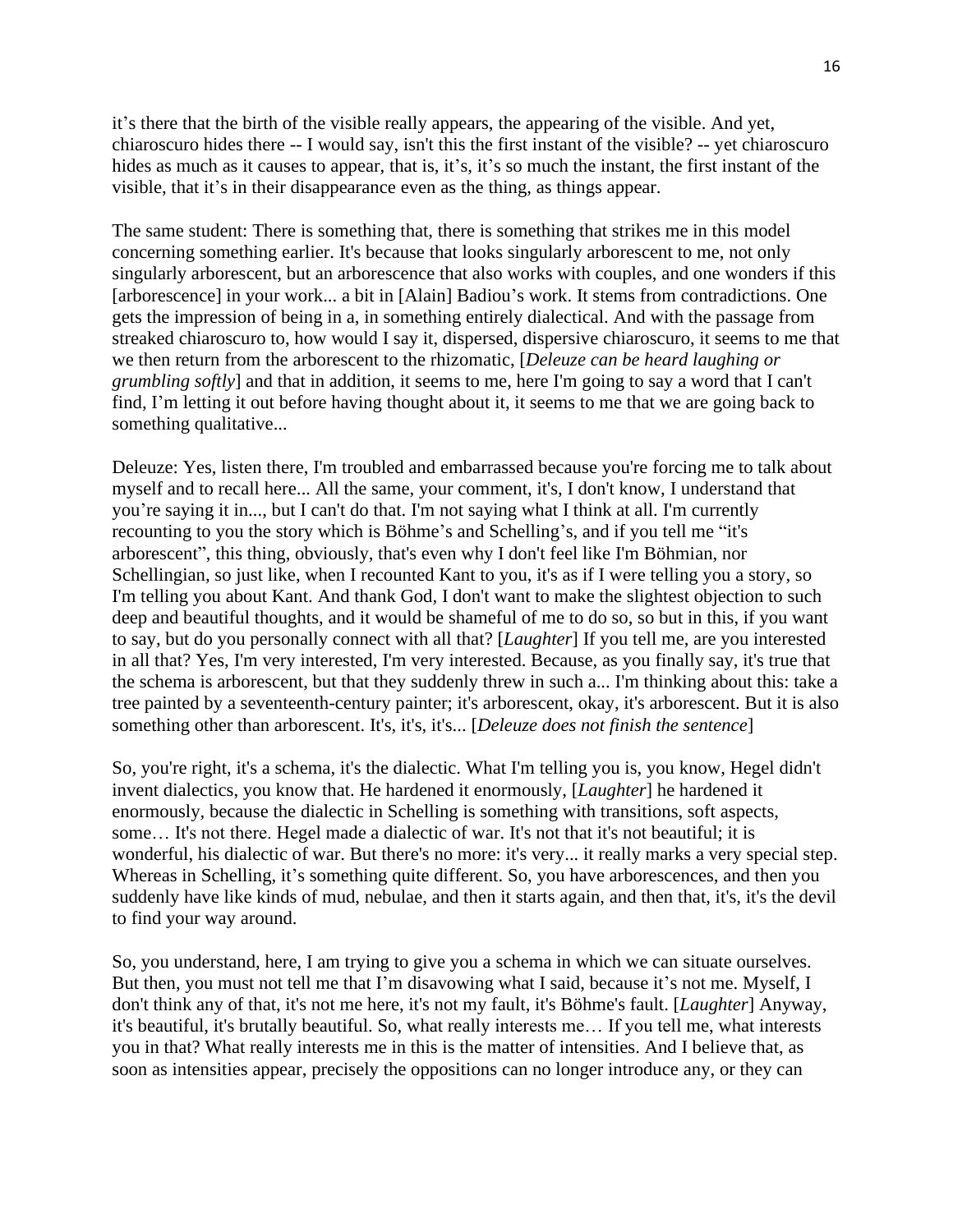only introduce some very, very ideally; these have become ideal oppositions, no longer real oppositions at all, but, in the end, it doesn't matter.

So, here we have this chiaroscuro, well yes, so there, that proves him right, these are obviously no longer alternations, alternations of opposites. That has become a mixture that passes through all these degrees in a kind of... About the scale, literally, I can only say one thing: the scale has become mobile. But we are still… all the same, in this domain of distance from zero -- and we're taking another step, you see each time, we took one more step, towards the conditions of appearing -- here, we have an appearing that merges with the very disappearance [*disparaître*] of things.

You'll reply, but where do things come from? They're not here yet. Well, no, well, no, they're not here yet. They only have a disappearance [*disparaître*], they disappear before having appeared, that's what is wonderful. Literally, I would say, they are no longer here, but they weren't here yet. Well, before being here, they are already no longer here. What is that? It means that, in fact, chiaroscuro hides, hides and transcribes on its mobile scale, what will define things, namely the outline [*contour*]. It drowns it, and yet it is its dawn; it is like the announcement of the outline. A vague outline appears and disappears through the degrees of chiaroscuro.

But what will the outline be when it appears? We'll see: can it appear, supposing it does appear, supposing it detaches itself from its "disappearing" in the chiaroscuro? The contour will have a different look; it will no longer be the dark [*l'obscur*]. It will be really… Goethe has a nice phrase, "the shady side of things", when he defines… -- Here you see, we could try to set up concepts at the same time; I don't want to set up too much because you have to keep your mobility of vocabulary – we'd no longer be talking about light [*clair*] and dark as before, we wouldn't be talking about white and black as we did for streaks; we would no longer speak of light and dark. Here we would even be talking about something else, we would be talking about the shadow [*l'ombre*], "the shady side of things".

Well, this would be the appearance of the outline, but how, what does the outline define? The objects and this evanescent outline which disappears in chiaroscuro, which will appear in, in what? Anyway, what is this set of the appearing and disappearing outline? This is nature, or rather the spirit of nature. And through the disappearing of outlines, things, objects come together in a same nature. And through the appearing of outlines, things are distinguished from each other. And as Schelling will say, this is the world of "ego-ness" [égoïté], even if this is the ego-ness of nature. That's strange because what a reversal this is then in relation to the ego. The self is the self of nature, selfishness. It's the spirit of nature, and this whole third stage is the spirit become spirit of nature. [*Pause*] And this is no longer the will to reveal itself; what is it? This is already the first step of revelation, and the first step of revelation in Jakob Böhme receives the name of "desire". This is the selfish desire [*Pause*] that runs through both nature and objects, and objects in nature.

And you will ask me, but that supposes the outline, right? And so, a third step is necessary. Yes, a third step was still needed in this third, no, what was necessary... I had streaks, as a first step, I had the degrees of chiaroscuro, but it wasn't the outline yet, it was already the outline's disappearing. [*Pause*] I need, through the spirit of nature, I need something more, I need a third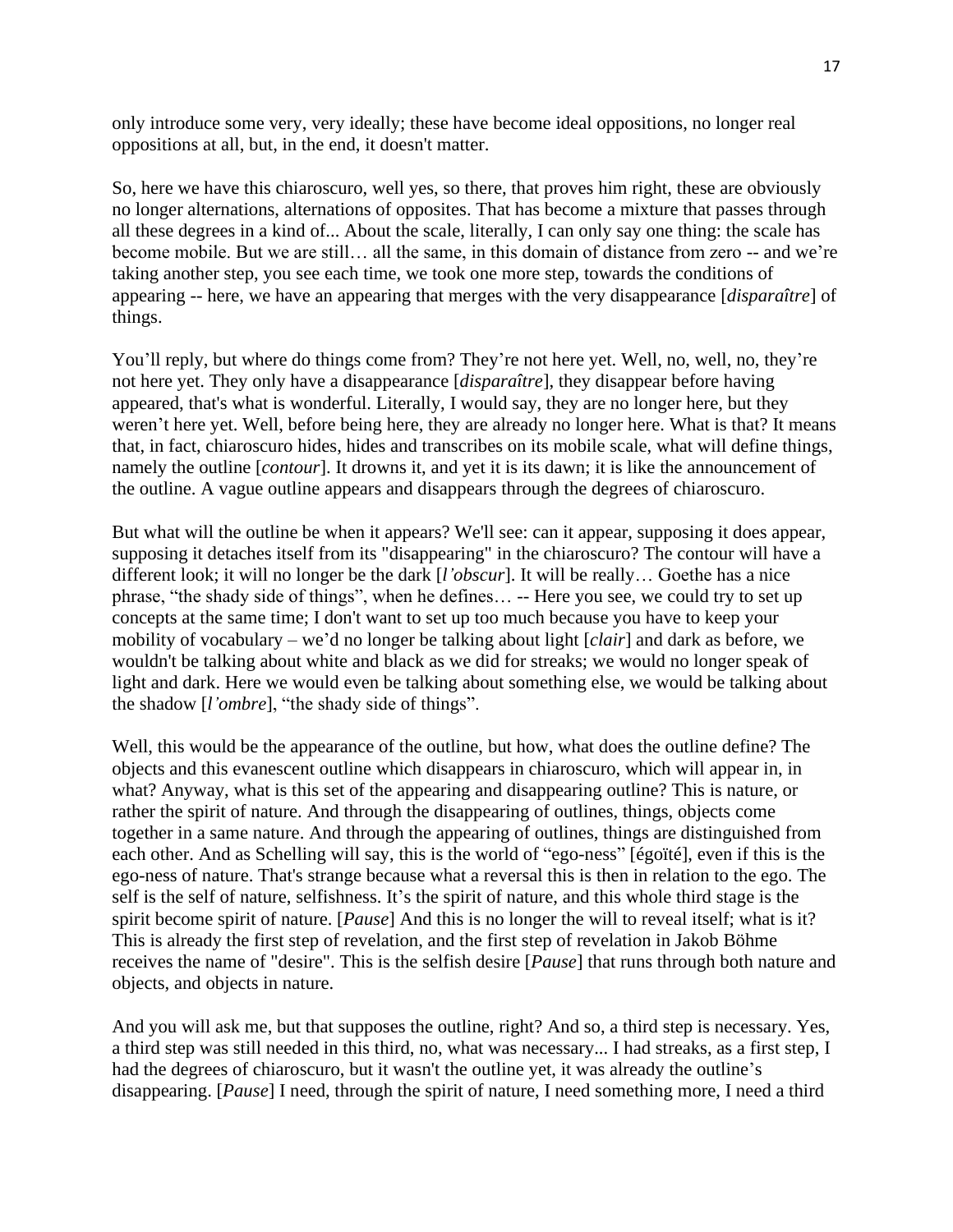moment. Let us call it the appearance of color inseparable from intensity as light. And aren't we told that the degrees of chiaroscuro were already valid for colors? Yeah, they were anticipating color; they were at once the disappearing of colors and the appearing of colors.

What color? Ah, not just any color. In order for the color to appear, it is enough to darken white. White in the scale of degrees, you remember, was the minimum degree of opacity. I'm darkening white. Black was the zero-degree, maximum opacity, I tone down black. I darken white and town down black, fine, [*Pause*] and two colors emerge. [*Pause*] And those two colors are "desire," and those two colors are called yellow and blue, the two figures of desire.

So here, if I refer -- you see the path we've traced -- if I refer to my second step: light now has become yellow, the abyss of darkness has become blue; yellow is white made darker, blue is black made lighter, Goethe's definition. This is very important because it goes without saying that these definitions would not be valid, you understand, if you separate them from all the preceding context or from an equivalent context – I'm not saying that one particularly – in which light enters into struggle with darkness in infinite opposition, that's the condition. If you do not give yourself this condition, then what I've just said is absolute nonsense. What I just said, namely, yellow is darkened white, blue is lightened black, loses all meaning, since it only makes sense insofar as the light does not split itself into color. If light splits like this, if you pose a problem such that light splits itself into color, you can't say that anymore. Of course, you can only say that if you consider that light does not split itself into color. And why doesn't it split itself into color? Because it is invisible. So, it cannot split itself into color. It is invisible and not only invisible; being invisible, it is indivisible. This is Goethe's point of view. So, color can arise only in favor of the infinite opposition of light and darkness, or if you prefer, of white and black with another transformation.

If, on the other hand, for whatever reason, you favor the idea that light analyzes itself into color, splits itself into color, at that point, all this is not all for you, what we're saying. In other words, what I'm relating, from a certain point of view, this is Böhme, from another point of view... from this point of view -- Böhme already alludes to colors all the time, that's why I can group them – this is Goethe. [Isaac] Newton would never say things like that because, for Newton, light divides itself into colors. For Goethe, light is invisible and indivisible and therefore only gives rise to colors through the infinite opposition of light with darkness. [*Pause*]

You'll ask me, who is right? [*Laughter*] I guess, that's a legitimate question. Try to understand what I mean. Even science cannot give you an answer to this question. Even science cannot give you an answer to this question because this question is precisely philosophical in nature. Why? Not at all because it is anti-scientific, but because it concerns the very conditions under which a scientific problem can be posed, and science is not the judge of the conditions under which the problems of science are posed. [*Pause*]

So, here we have the outline of things, and there's my third degree, it is my third degree in my third stage. See the scale of opacities with white at the top, black at the bottom. Here we have black becoming lighter and having yielded a degree, blue as lightened black, white has descended by one degree having yielded yellow as darkened white. These are yellow and blue that make the outlines. [*Pause*] These are yellow and blue. -- Not in fact, not always in fact, but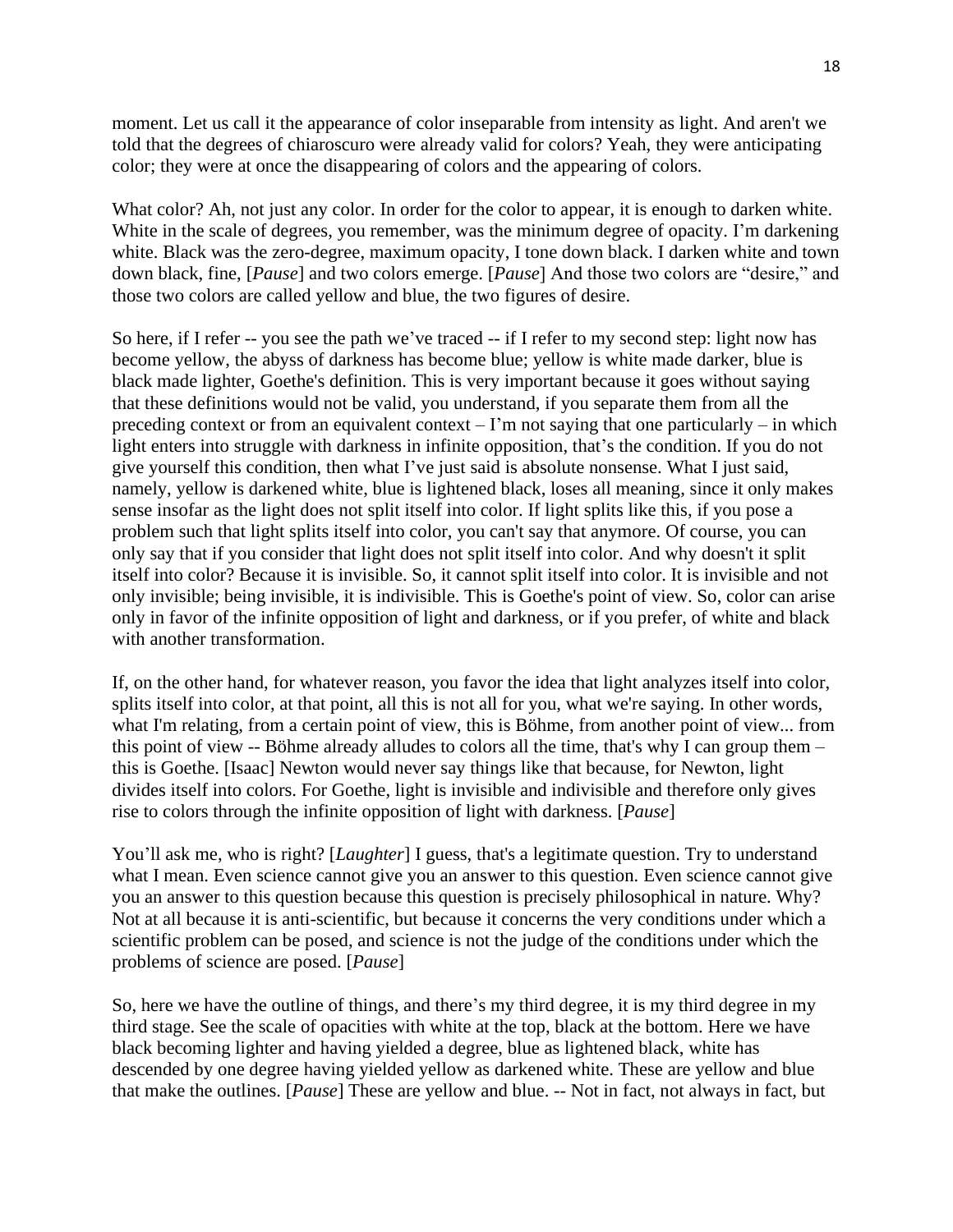by right; that's what it is by right. – These are yellow and blue that make the outlines. To obtain an outline, it is necessary to opacify, to opacify light or to tone down black. [*Pause*] Things aren't yellow or blue, but the outlines of things are yellow or blue. You'll ask me, yellow or blue? Both at the same time. [*Pause*] Both at the same time. You'll ask me, but then they are green? No, they are not green, no, they are yellow or blue, in a kind of disjunction; why am I saying that they are not green yet? Because we don't know what green is; we know what yellow and blue are, that's all.

So fine, why yellow or blue? Because yellow is the eccentric movement -- that's been told since time immemorial, from the Renaissance; they have very beautiful pages to which [Wassily] Kandinsky will return brilliantly -- yellow as an eccentric movement, [*Pause*] a movement of expansion. So here, there is intensity, these are movements of intensity, although they have their expressions in space. And blue as a concentric movement, of contraction. And the proof that these are indeed intensive movements is that these movements depend on what? On this: that yellow is said to be the warm color and blue is said to be the cold color. And hot and cold form precisely the intensive scale, when yellow and blue succeed chiaroscuro, in a completely logical succession, right?

Agreed? And desire was born from... And you see why that's the spirit of nature, the spirit of nature that never ceases uniting everything in yellow, that never ceases distinguishing everything in blue, and that is traversed by egoism, selfishness, its own egoism, Nature, the egoism of each thing that composes it. Schelling's pages – each time I'm quoting the author who mainly emphasized this -- the pages, Schelling's on the egoism of nature and in nature, are among the most beautiful, the most beautiful philosophical poems that exist. [*Pause*] – Is this ok? You don't have... ? -- It's the world of individuation, really; this is what later -- here I'm mixing everything up -- this is what later in [Arthur] Schopenhauer will appear as the world of individuation, well, Schopenhauer being the one who created and began his work almost with a theory of colors.<sup>8</sup>

Well, it's time to move on to a fourth stage, but then it's the most terrible one. Why? -- After this fourth stage, we will stop because... – Why is it that it doesn't remain there? We have a mystery here. It's because intensity, you see, intensity has ceased; it left infinity -- infinity of distance in the first stage; infinity of the opposition in the second stage -- intensity passed into finite distances in relation to zero, yellow's finite distance in relation to zero, blue's finite distance in relation to zero ... [*Interruption of the recording*] [1:53:27]

# **Part 3**

… And, in a certain way, and here, he would be fully correct [*reference to the student who made the previous comment*] to say... to say that this is pure dialectic and that it is roughly arborescent here, it's true. It is necessary for the infinite to work the finite. How could it be otherwise? -- What a mess in all this; I mean what a mess I've made because this is ... you have to feel, through what I'm saying so clumsily, what there is in this that has a breath that's both philosophical and poetic -- the infinite must indeed work the finite. Infinity has not disappeared to make way for the finite. The finite, itself, provided conditions of visibility, but infinity did not disappear. How is it going to be manifest in the finite? [*Pause*]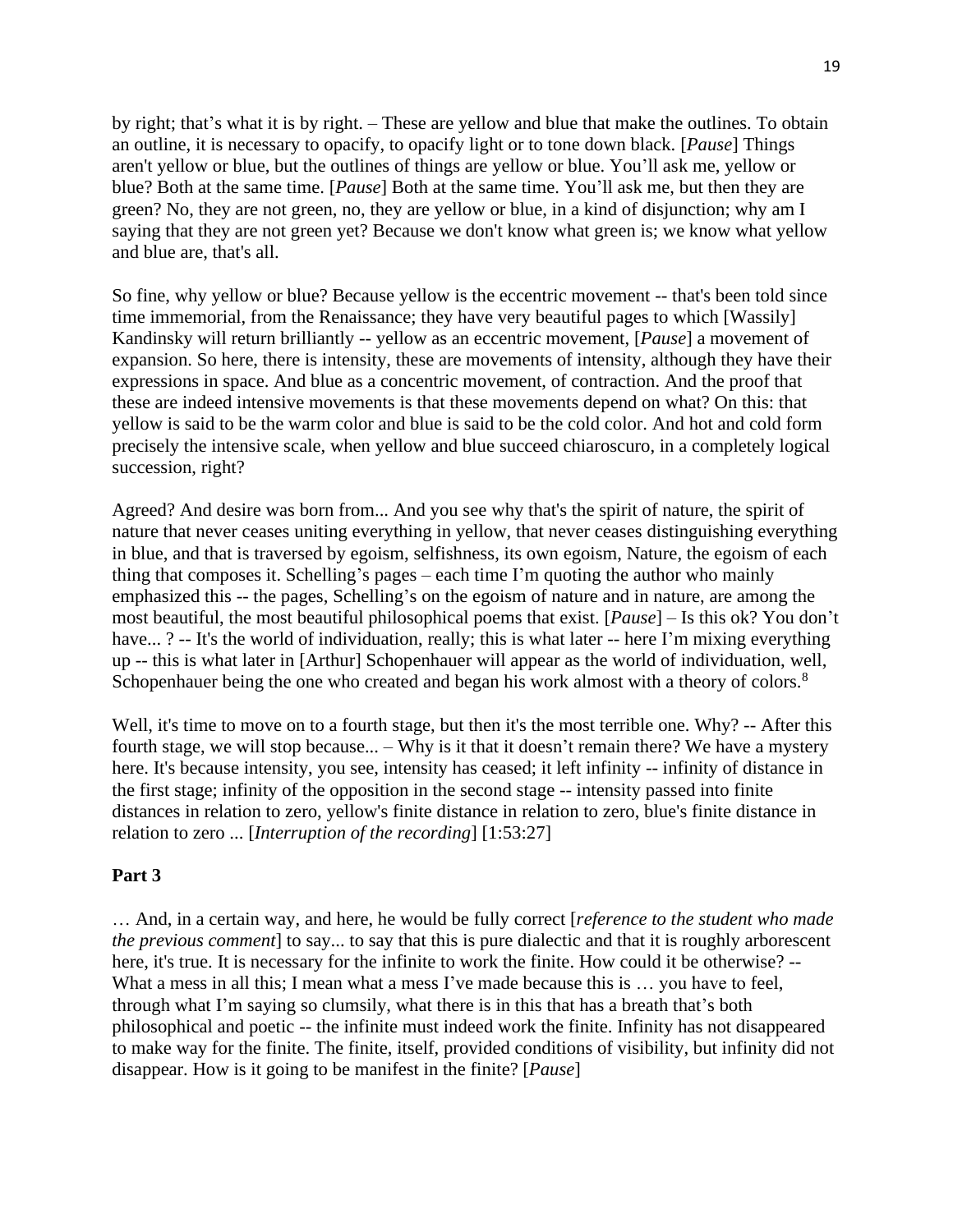See now, this is no longer, the question is no longer, "how is there going to be something that manifests?", but rather "in what manifests, how will the infinite manifest itself in the finite, that is, without suppressing the finite?" Infinity must manifest. And the finite, we have seen -- under these three aspects: the streaks of white and black, the degrees of chiaroscuro, [*Pause*] the relation of yellow and blue -- under these three aspects, it presented a kind of intensive scale, an intensive scale once again defined by the finite distance in relation to zero. This is where the idea of intensity as such appeared. Before, it was an infinite intensity, but an intensity that includes degrees; therefore, finitude, the degree, is the finitude of the intensity.

How will infinity manifest? Well, it will manifest as an infinite intensification of finite intensity. [*Pause*] Aaaah, by infinite intensification of finite intensity! How is such a thing possible? [*Pause*] See, each time, we thought we had lost a term, and then it comes back, we'll never reach the end, really! Ah ah, what's worse, eh? You understand, I always answer; I'm tormented by the question he's going to ask, all that. Obviously, all this is a deeply religious thought. But what religion? What thought? What thinker? All that is the basis of the philosophy of nature; this is going to constitute all the great philosophy of nature of Romanticism.

Okay, and the infinite intensification of finite intensity, how do you get such a thing? And what would this be? I can immediately name this fourth stage, to put us immediately in the ambiance, it will be: the wrath of God. It will no longer be the spirit of nature, it will be the spirit of anger or the spirit of evil. It will be the spirit of evil as it expresses the wrath of God. And in this regard, Comtesse was perfectly right earlier to recall the theme of radical evil which will pose such a problem not only in Kant, but in all of Romanticism. This will be the wrath of God. Why is the infinite intensification of finite intensity the wrath of God? Well, there you go, this is not obvious.

You will intensify your degrees of intensity. What does "intensify" mean? It means to saturate. [*Pause*] That is, you have two degrees; at the end of my third stage, I had two degrees. Since white and black had slipped on the scale, I had two degrees as colors which were the finite intensities constituting the outline of nature and things: yellow and blue. You will intensify yellow and blue. You will saturate it. You will intensify it endlessly. What does this mean? You won't stop creating yellow on yellow and you won't stop creating blue on blue. But the operations are not equal because, as we have seen, yellow and blue are not symmetrical, right! Yellow and blue: yellow is the opacified, darkened white; blue is the toned down, lightened black.

Intensifying yellow is not very difficult; it is to increase its dimming, to increase its obscurity. If yellow is a darkened white, you will increase this darkness, this dimming, and you will have intensified your yellow. You will have saturated it. The opposite operation, to saturate blue, what is needed? Here, there is just a trick to understand -- I beg you, then afterwards you'll be done; you'll figure it out -- remember, blue is a lightening of black. To saturate blue, one must not lighten it even more. It is necessary to decrease the lightening that it represents compared to black. [*Pause*] Like blue, it's not darkened black -- there's nothing darker than black -- it's a toned down black. To intensify blue is to tone down the lightening. To intensify yellow is to increase the dimming it represents with respect to white. To intensify blue is to tone down the lightening it represents in relation to black.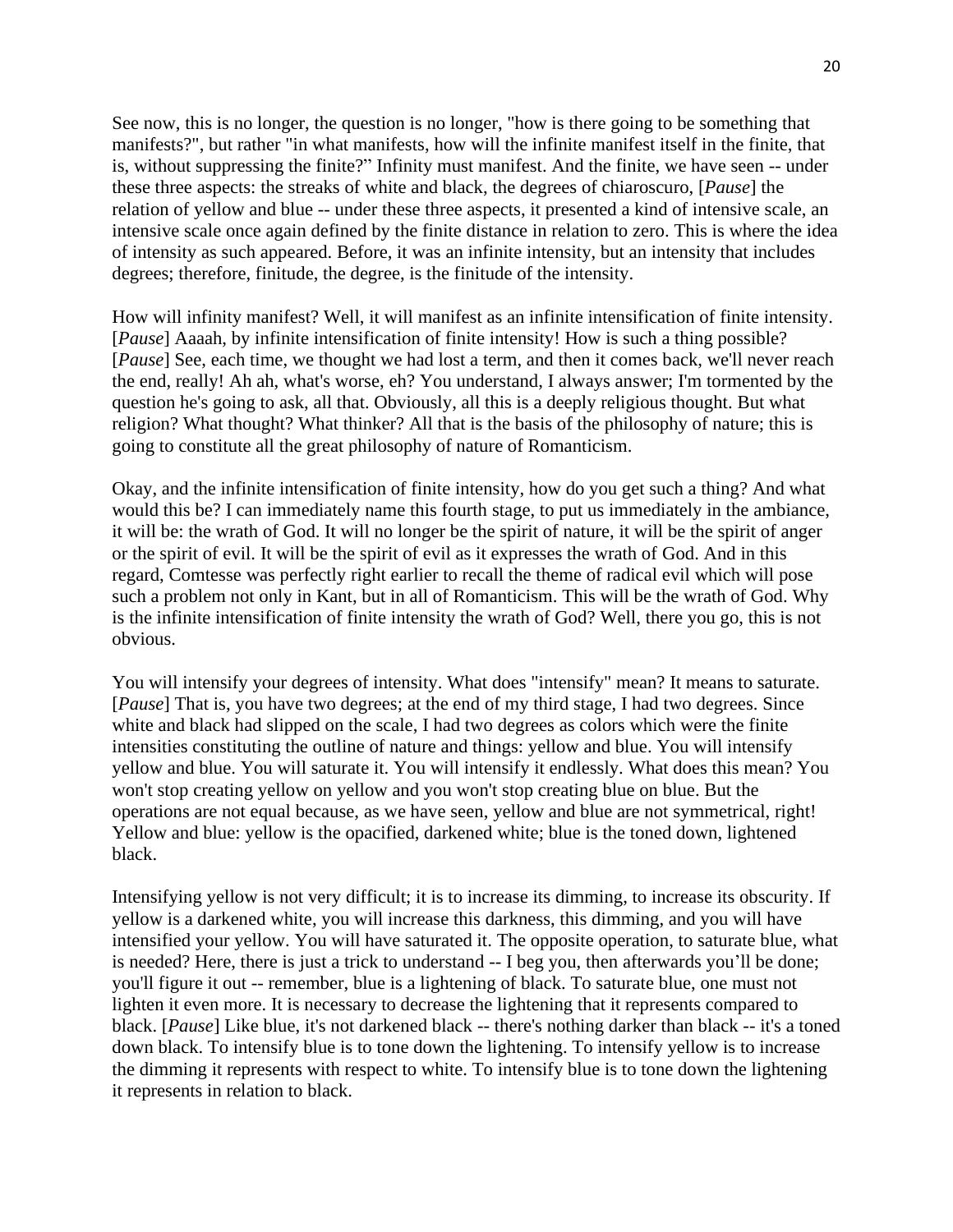A student: Not necessarily. From the negative to the negative, intensification can be a positive of the positive. Here, I get the impression that you are causing an interplay of negative with the negative. That is, …

Deleuze: Ahhhh. Any color is, in any case, opacity. It is not: there are light colors and there are dark colors. There will be light colors and dark colors, but any color is more or less opaque. So, to intensify is, in any case, independently of the negative and the positive, to intensify is, in any case, to make more opaque. Saturating means, in any case, increasing opacity. It is not, on one side, making it more opaque and, on the other side, making it less opaque. There are colors only through opacity, for one simple reason, once again: color expresses the direct relationship of light with an opaque body. So, the color starts with what Goethe so aptly calls "lumen opacatum", "lumen opacatum", lumen opacatum, lumen opacatum, whatever you want [*Deleuze changes the pronunciation of the second word slightly*], opaque light, okay? Here, this kind of, well, very prodigious creation of... as a result, there is no... Here you mustn't put the dialectic where it isn't, we've had enough of that, good God! It seems to me that there is no dialectic; all color is opacity. To intensify color, which is an intensity of light, it's necessarily to make it more opaque.

And the way to make yellow more opaque is to reinforce its opacity since it is itself the opacity of white. It is opacification... darkening... it is the darkening of white. And to opacify blue, as blue is a toning down of black, obviously, it is to diminish the lightening. [*Pause*] And what's going on? And there, well, it's easy to have this experience if you do that. And regardless of any diabolical intervention, [*Laughter*] you will see a splendid thing. You will see that this intensifying operation lifts and gives rise to a reddish hue. I am indeed saying: a reddish hue.

Goethe's text was so beautiful that I couldn't resist reading it because here it is with a precision, a kind of scientific precision. [*Pause ; Deleuze hums, looking for the text*] "The blue nor the yellow… " -- paragraph 699 of the *Treatise on Colors*, it is divided into very small paragraphs - paragraph 699: "Blue nor yellow cannot be concentrated without another phenomenon happening simultaneously..." -- another phenomenon, this is an accompanying phenomenon, it is very important to me, you will see why – "In its most luminous state, color is something dark". -- See, this is what "lumen opacatum" has just said: there are no light colors, there are relatively light colors. But color in its very essence is necessarily opaque light. It is necessarily something obscure. Once again, Newton would never have said such a thing, or even conceived of such a thing. He couldn't, as he presented the problem completely differently. -- "In its most luminous state, color is something dark. If you concentrate it, it has to get darker" -- Well, you have a dark yellow, a darkened yellow and a darkened blue. But since blue is a lightening, it will be a blue whose lightening will be toned down.

He is right to say, [*reference to the student with the comment on dialectics*] this is a dialectical movement, a negation of the negation, okay, yes. I was wrong to say that…, of course. But once again, it's not my fault. So, if we concentrate color, as it's itself opacity... Color is something dark; if you concentrate it, it must become darker. But at the same time, but at the same time... notice, it's two things, right? [*Pause*] It needs to get darker on one side as well as the other, yellow needs to get darker, blue needs to get darker. "But at the same time, it is endowed with a hue that we designate by the word reddish", reddish. That's not reassuring.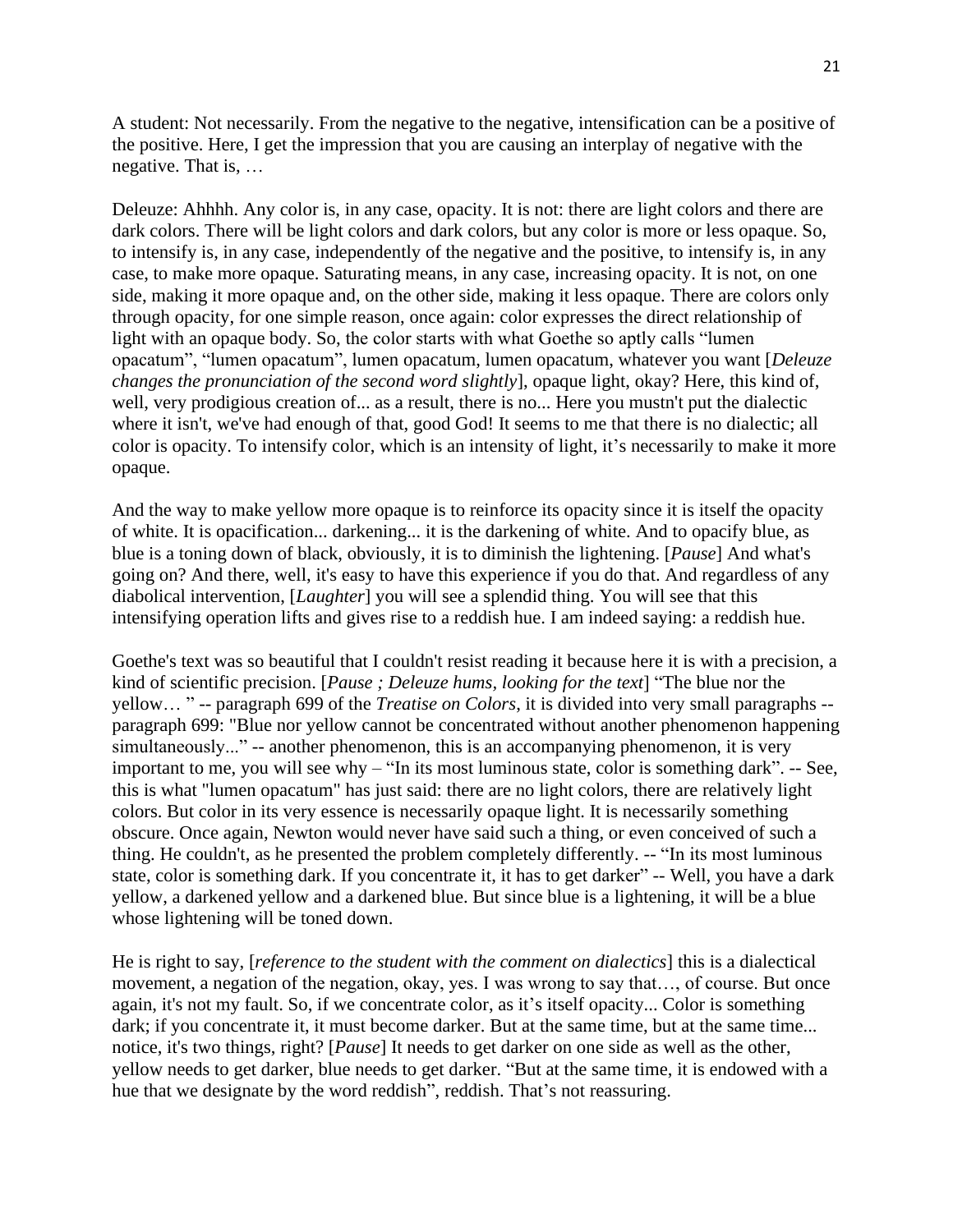Paragraph 700: "This hue is constantly increasing, so that at the highest degree of intensification" – that is, the more I intensify my yellow and the more I intensify my blue, the more the reddish hue ... right? – "So that at the highest degree..." -- Don't you feel the wrath of God rising? It's not in the intensification. On the contrary! I would say that it's the love of God which recovers itself as infinite in the finite. It is that which intensifies the finite intensities, or it's that which pushes us to intensify the finite intensities. It tells us: "Go ahead, go ahead, put some yellow on the yellow. [*Laughter*] And put some blue on the blue, go ahead," and we poor innocents, we put our yellow back on the yellow, some blue on the blue. [*Laughter*] And we think we are doing it right, ad infinitum. And God cause it to rise "at the same time," so we say, "I can't help it, I didn't do that," right? "But at the same time, it has a hue that we designate by the word reddish." [*paragraph 700*] "This hue is constantly increasing such that at the highest degree of intensification, it predominates." -- What does that mean? We can't go too fast -- "it predominates"... I'm just holding on to the fact that I have a reddish hue on both sides.

See, my fourth stage is the infinite intensification of finite intensities. Well, I intensify, so a first moment, -- I have divisions each time -- so a first moment of this fourth stage: I intensify my yellow and my blue; [*Pause*] second step: while I'm doing this, a reddish hue rises on both sides, reddish hue which will be what? Which will present itself as what? Which will also present itself in many forms. It will be like on the "surface" of intensified yellow or intensified blue. On their surface, it will be like a shimmer, a shine. [*Pause*] One commentator, a very good commentator on Goethe's *Treatise on Colors*, Éliane Escoubas who sometimes came here, commenting on this text by Goethe, pointed out that in Homer, red is said of the sea in some very, very special conditions, not exactly red, but purple.<sup>9</sup> We will see later, the porphyry in Greek. The sea is porphyry. And what is it? This will interest us, the porphyry state, the red state of the sea. In Homer, it is when the sea is fragmented either under the waves of the storm, or even under the churning of oars, a kind of scintillating fragmentation. See, the shimmering of the sea, this shimmering, that's the porphyry sea. That's the intensification of blue.<sup>10</sup>

And the shimmering of an intensifying yellow is also, it's like the first aspect of the reddish hue. And here, I'm starting over again with all my examples. This is not only philosophy, because it is important to have a theory of the shimmering or the reflection of the hue, the shimmering as the first image of the hue. I would say the shimmering is the fragmented hue. [*Pause*] It is the hue that composes, decomposes and recomposes. And it is already linked to the reddish. And what is that? If I come through this to cinema, it's not my fault that this is the person who, who is, the person we always want to quote, the one who obtained, then in black and white, the most powerful effects shining in scintillating fragmentation, sometimes hallucinatory. It's Murnau again.

I see at least three, three major types of images in Murnau that are fantastic shimmerings. Obviously here, it becomes, it becomes for how many years? I mean, I don't know how you can save this stuff in cinema. They are condemned to disappear. The archangel from "Faust" [1926], the archangel from "Faust" whose feathers produce an unbelievable sparkle. [Éric] Rohmer, in his essay on Murnau's "Faust", has it very well, there is a page on shimmering in Murnau.<sup>11</sup>

Second example, "The Last Laugh" [1924], a shimmering of the city. And there, Murnau is not the only one; the Expressionists, for them, the city is above all something that sparkles. That's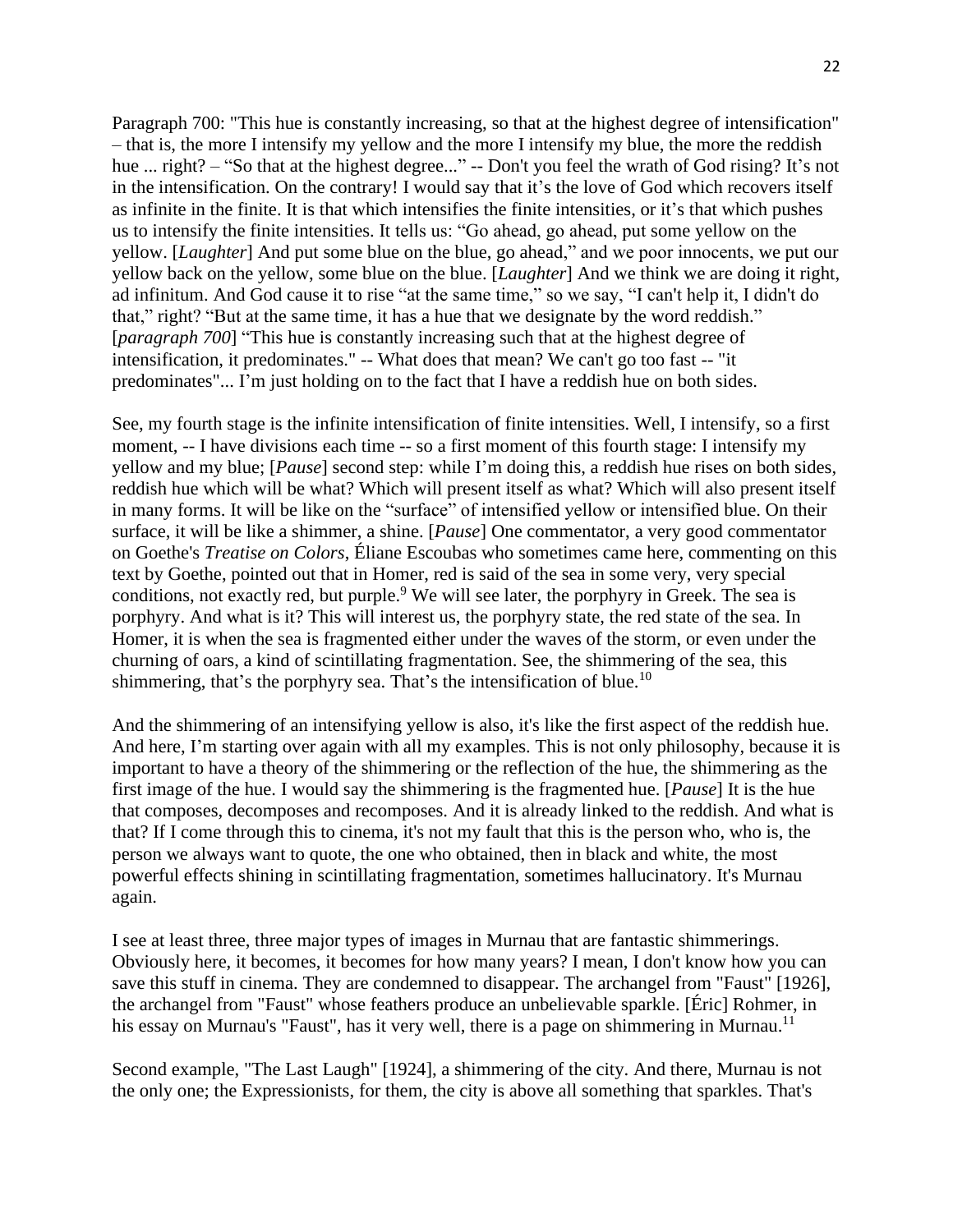why it hesitates. It is not yet the place of the devil since the devil, we will see that he needs more than sparkling. It's not the place of the devil, it's not the place of the human spirit, it's where it's still undecided. And some people are completely wrong because… for example, when there's shimmering in Murnau, I have seen historians sometimes speak of an Impressionism that would suddenly take over from Expressionism. You have to be cockeyed to define Impressionism by the shimmering! Surely that's not it. Shimmering belongs completely to the technique of light in Expressionism. It's precisely, it's precisely the first figure of this hue. And it's no coincidence that Murnau's great shimmerings are obtained through glass. The windows of the elevator in "The Last Laugh", which will make the light of the street shimmer through the windows, recompose, decompose, etc., and shimmer there all ablaze. Or even, the genius of shimmering in "Sunrise" [1927] when the couple crossed the dark lake and arrived at the town where their love will be reunited. There you go, a shimmering that turns out well. Given this, I would say that shimmering is like the first figure of this reddish hue.

And then a second, a second figure of this reddish hue, it increases! Goethe has just told us, it increases. It is no longer a kind of scintillating shine; it increases, that is, it is truly a reflection. [*Pause*] It's growing, it's growing, and it keeps growing. What does that mean, it keeps growing? What is this, the infinite that has reintroduced itself into the finite? That is the work of the infinite in the finite. By dint of pushing the intensification, what will we attain? No longer a reddish hue which was like the announcement of a threat, but a flaming red which no longer owes anything either to blue or to yellow which were only finite determinations, and which will reconstitute the infinite in the finite, a red which no longer owes anything to either yellow or blue, [*Pause*] and moreover, which consumes them, which inflames them, and which is no longer anything more than a reddish hue accompanying them, but a blaze, a blaze that makes them disappear. There is only fire-red, and fire-red destroys both nature and its objects. And the firered there kindles, consumes selfishness. Schelling will insist on this point, the "fire of Sodom".

And at this new step, again we find Murnau, and we find him in two ways, it seems to me, two of Murnau's processes. First, we find the splendid fires because, imagine, doing that in black and white... The means of capturing fire in black and white, it's not easy. Murnau's processes were extremely complicated. We find it in "Faust" again, in what form? The great pyres, the pyre where Faust throws his books, and then above all, the pyre of the plague-stricken; there it is no longer shimmering; it is a kind of blaze. I would say, this is pre-color, it's making color with... it's red; the screen is red. Good.

There you are, there are these fires, and then there is a much more curious process in Murnau which we obviously find in "Nosferatu" [1922]. Where could the reddish hue and blue and yellow intersect, if not in a character as demonic and supernatural as Nosferatu? How awful! Nosferatu is the wrath of God. [*Pause*] And what is Murnau doing here? Not always, sometimes; that's been analyzed. What is he doing? This was very well analyzed in the book by [Michel] Bouvier and [Jean-Louis] Leutrat who analyze "Nosferatu" shot by shot.<sup>12</sup> An astonishing thing, he has a background, a dark background on which, let's say, a black background stands out. The open castle door and Nosferatu is on this background, stands on the doorstep, so on a black background. There would be a possible treatment by chiaroscuro. And sometimes Nosferatu is captured in chiaroscuro. [*Pause*] But in several cases, between the black background and Nosferatu, between the two, Murnau interposes a light spot which makes the silhouette of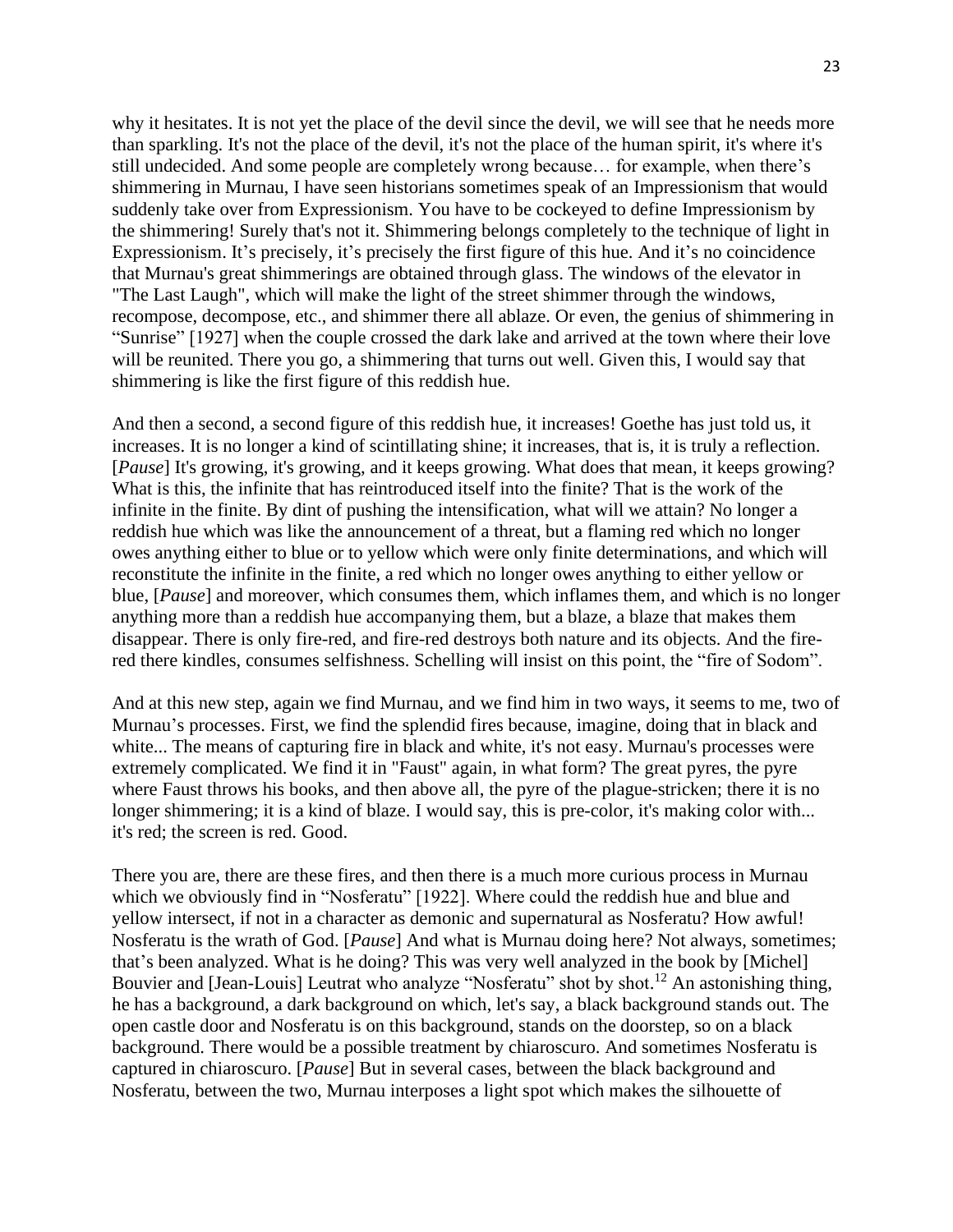Nosferatu no longer stand out against its background. It is as if, literally, an *Un Gründ*, a luminous bottomlessness, had been inserted between the background and the figure. As a result, Nosferatu is projected towards us and, at the same time, loses all thickness. He is now only a flat figure that blazes in this kind of, of fire, which is not motivated by anything.

There too, it's a bit like the lights of Caravaggio when he throws out a light at you which is, as they say, pragmatically justified by nothing. And here, this light precisely will constitute the junction of the two intensifications, that is, it will be equal to a pure red. See, what I'm calling the work of the infinite in the finite, it is when the two lines of intensification of yellow and blue have each given off the reddish hue over their entire series, the two series intersect, there is no longer either yellow or blue; there is a pure red to which Goethe and many others reserve the name purple, [*Pause*] purple being defined as a red which is neither yellow nor blue.

Ah! But to finish up, a red that is neither yellow nor blue, what is that? Well, this is well known. In a way, we can say: it is not in nature. That is why the spirit of nature burns there; it is the blaze of the spirit of nature. It is nature left behind. It is the spirit that finds itself outside of nature. Why is pure red not in nature? [*Pause*] You know this because the two ends of the rainbow do not close, this misfortune of nature, which is the mark of its finitude, that is, ultimately, the mark of its inability to constitute a totality, therefore the mark of its "egoism". The rainbow at one end has a yellow red, at the other end a blue red. But the yellow red and the blue red of the rainbow don't overlap, except by prismatic experience, that is, when you make them overlap, this radical insufficiency of nature which shows us that nature is not the real place of infinity.

So, far from expressing the pinnacle of nature, purple expresses the moment when nature burns and when the spirit will find itself in this hearth: it's the wrath of God. In other words: purple does not belong to nature, it belongs to the spirit, to the regained spirit. But the regained spirit comes in what form? The first figure of the regained spirit will, alas, be the spirit of evil. It's Nosferatu, it's Mephistopheles. And in fact, in Murnau too, in "Faust", Mephisto's head is phosphorescent, just as Nosferatu was also phosphorescent, who had lost all thickness. It's awful, this story, this wrath of God, this spirit of evil. So there, all the more reason, you are right, this is the dialectic; you have to go through it. You have to go through Nosferatu to find the angels, you have to go through Mephistopheles. What?

A student: On condition that we remain here with Nosferatu.

Deleuze: You want to stop right away at Nosferatu. Okay, everyone can stop at the point they want, but anyway, you're going to miss something. You will be very annoyed because how to explain? So far so good -- my final points will be for next time -- then how do I explain? And here too, the red, this flaming red, what is it? A second figure of the instant. It is no longer the finite instant, it is no longer the instant as a degree of finite intensity; it is the instant as intensification, that is, the work of the infinite in the finite. [*Pause*] And, in fact, the eye that sees, the instant of the eye that sees, is the burning of the eye. The German Romantics will state the effects of the burning of the eye, the instant of burning. It's beautiful, all that. I suspect it may not be true. But it's beautiful!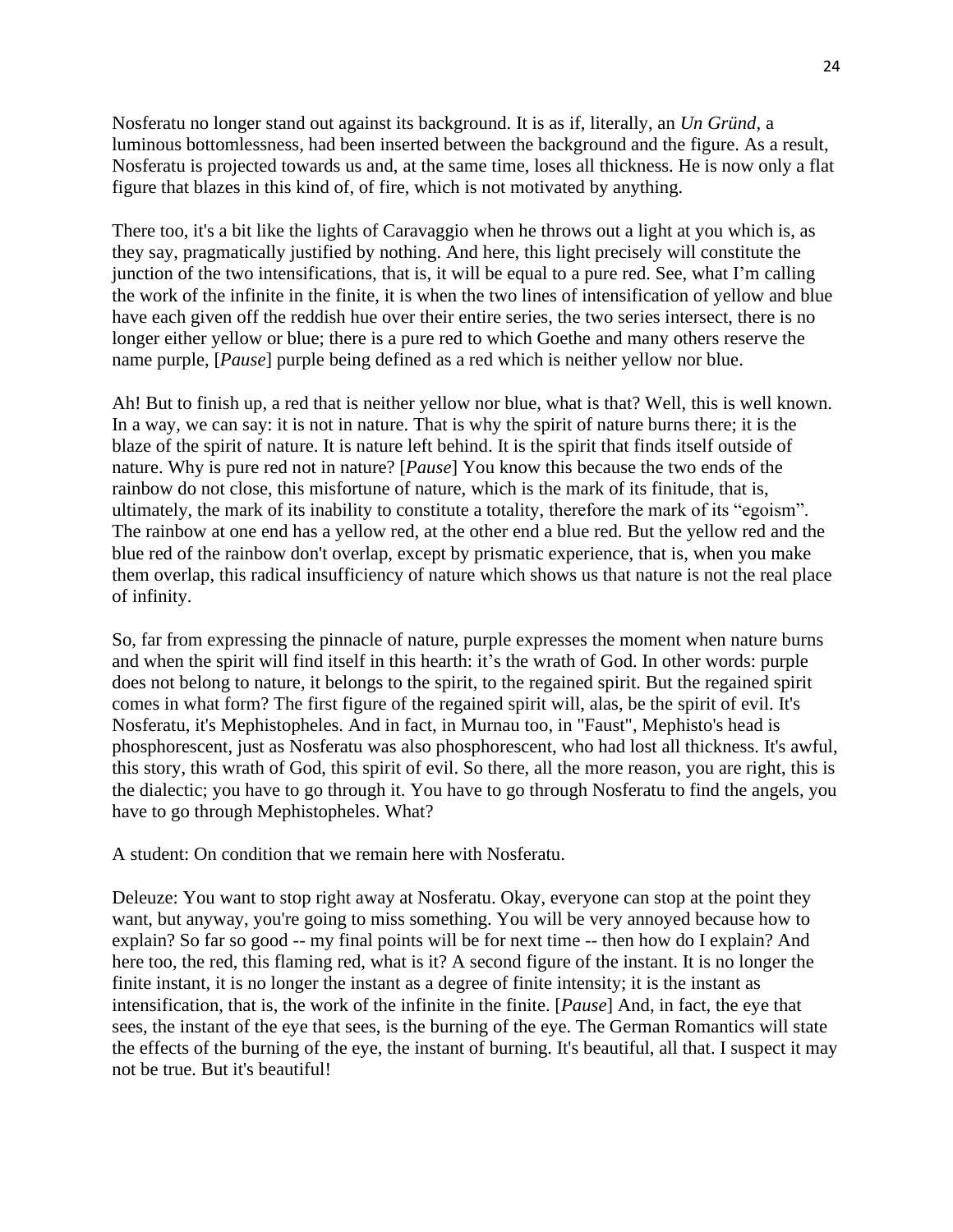So, you understand, so he wants to stop at Nosferatu, and finally, first, it's very unpleasant, it's unpleasant because obviously he puts himself in Nosferatu's shoes. But if we accept the sacred law "always put yourself in the place of the victim", [*Laughter*] in the case of Nosferatu, it does not matter after all since we recognize this anyway. But that's not possible because how do you explain that red, red, that terrible, terrifying color, which is the color of nature on fire, which is the manifestation of the spirit of evil, is also... and awakens in us an irresistible feeling -- do you hear? Do you hear? Do you hear? [*Laughter*] -- irresistibly in nobility and harmony -- [*A noise in the background, laughter, including Deleuze*] This is in the name of Nosferatu. Alright, good, good, good, we're moving into the spirit of Goethe. -- It was something else. It was not Nosferatu's own nobility, it was a different kind of nobility.

Well, the answer announces a fifth stage to us, and it will not come as a surprise to us. -- I would just like to leave it there so that we can take things up next time depending on what you understood or did not understand – This won't surprise us. It's that what red will arouse in us, what is it? It is an irresistible aspiration to what? To the totality, this totality of which nature was deprived since it could not manage to make its yellow red and its blue red coincide, [*Pause*] therefore which called the spirit of evil, but the spirit evil that inflames nature only because nature had no red. Well, it's got to make room itself for the spirit of goodness, that is, of salvation. Since what nature does not have, the spirit can provide it in the form of a harmonious totality of all the colors valuable as intensity.

A student: There's a Matisse painting that is extraordinarily red which provides an extraordinary notion of the totality; he really paints red on red.

Deleuze: Ah well, that's interesting. I'd don't recall it, I don't recall it; if you find a reproduction, you'll show it to me.

The student: It's at Beaubourg [Museum].

Deleuze: Ah, you've also seen this painting? It's at Beaubourg? Ah well... So, what I'm asking you for the next time is to go back over all that, and then tell me what you think works and what doesn't. And then, we'll move forward, we'll reach the end. So, reflect on this: at the level of red as I have just developed it, I would like you to feel that we find exactly the problem of the "dynamic sublime". This is what I would like to show next time: that red and the dynamic sublime are completely equivalent. [*End of the recording*] [2:31:50]

**Notes** 

<sup>1</sup> Georges Gusdorf, *Mémoire et personne* (Paris: PUF, 1951).

 $2$  The French title is "Sur le mal radical" (1792), but no such title is listed in the English bibliography. However, given Comtesse's history in the seminars of providing uncertain sources, and as Deleuze provides no such reference, this ambiguity is at least consistent.

<sup>3</sup> A reference to Valéry's poem, *Le Cimetière marin* [1922 ; The Graveyard by the Sea]; see translation, https://allpoetry.com/The-Graveyard-By-The-Sea (accessed 27 February 2022).